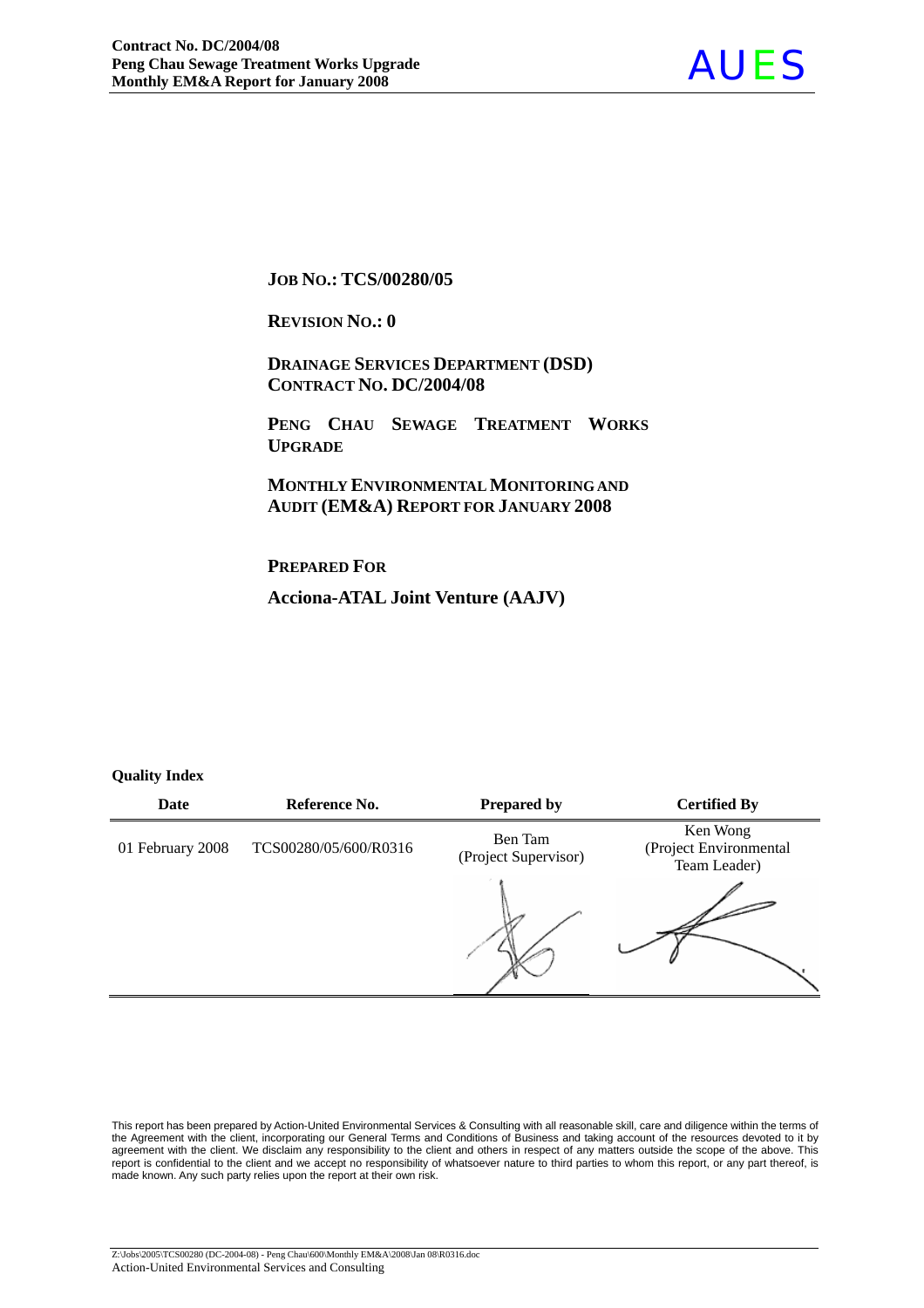## **TABLE OF CONTENTS**

| 1.0         | <b>INTRODUCTION</b>                                   | 1                       |
|-------------|-------------------------------------------------------|-------------------------|
| <b>2.0</b>  | <b>PROJECT ORGANIZATION AND CONSTRUCTION PROGRESS</b> | 2                       |
| <b>3.0</b>  | <b>SUMMARY OF IMPACT MONITORING REQUIREMENTS</b>      | 3                       |
| 4.0         | <b>IMPACT MONITORING METHDOLOGY</b>                   | $\overline{\mathbf{4}}$ |
| 5.0         | <b>IMPACT MONITORING RESULTS</b>                      | 8                       |
| 6.0         | <b>WASTE MANAGEMENT</b>                               | 9                       |
| 7.0         | <b>SITE INSPECTION</b>                                | 9                       |
| 8.0         | <b>ENVIRONMENTAL COMPLAINT AND NON-COMPLIANCE</b>     | 10                      |
| 9.0         | <b>IMPLEMENTATION STATUS OF MITIGATION MEASURES</b>   | 10                      |
| <b>10.0</b> | <b>IMPACT FORECAST</b>                                | 11                      |
| 11.0        | <b>CONCLUSION</b>                                     | 11                      |
|             |                                                       |                         |

#### **List of Tables**

- Table 2-1 Major Construction Activities in the Reporting Month
- Table 2-2 Status of Environmental Licenses and Permits
- Table 3-1 Summary of EM&A Requirements
- Table 3-2 Action and Limit Levels for Air Quality
- Table 3-3 Action and Limit Levels for Construction Noise
- Table 3-4 Action and Limit Levels for Marine Water Quality
- Table 4-1 Location of Air Quality and Noise Monitoring Station
- Table 4-2 Locations of Marine Water Quality Monitoring
- Table 4-3 Monitoring Equipment Used in EM&A Program
- Table 4-4 Analytical Methods Applied to Marine Water Quality Samples
- Table 5-1 Summary of 24-Hour and 1-Hour TSP Monitoring Results
- Table 5-2 Summary of Construction Noise Monitoring Results
- Table 6-1 Summary of Waste Quantities for Disposal
- Table 6-2 Summary of Quantities of Recycling Materials
- Table 8-1 Statistical Summary of Environmental Complaints
- Table 11-1 Summary of the Exceedances for Impact Monitoring

## **List of Appendices**

- Appendix A Project Site Layout
- Appendix B Environmental Organisation Structure
- Appendix C Locations of Designated Monitoring Stations
- Appendix D Equipment Calibration Certificates
- Appendix E Impact Monitoring Schedules
- Appendix F Graphical Plots of Air Quality and Construction Noise Monitoring Results
- Appendix G Meteorological Data in the Reporting Period
- Appendix H Three-Month Rolling Program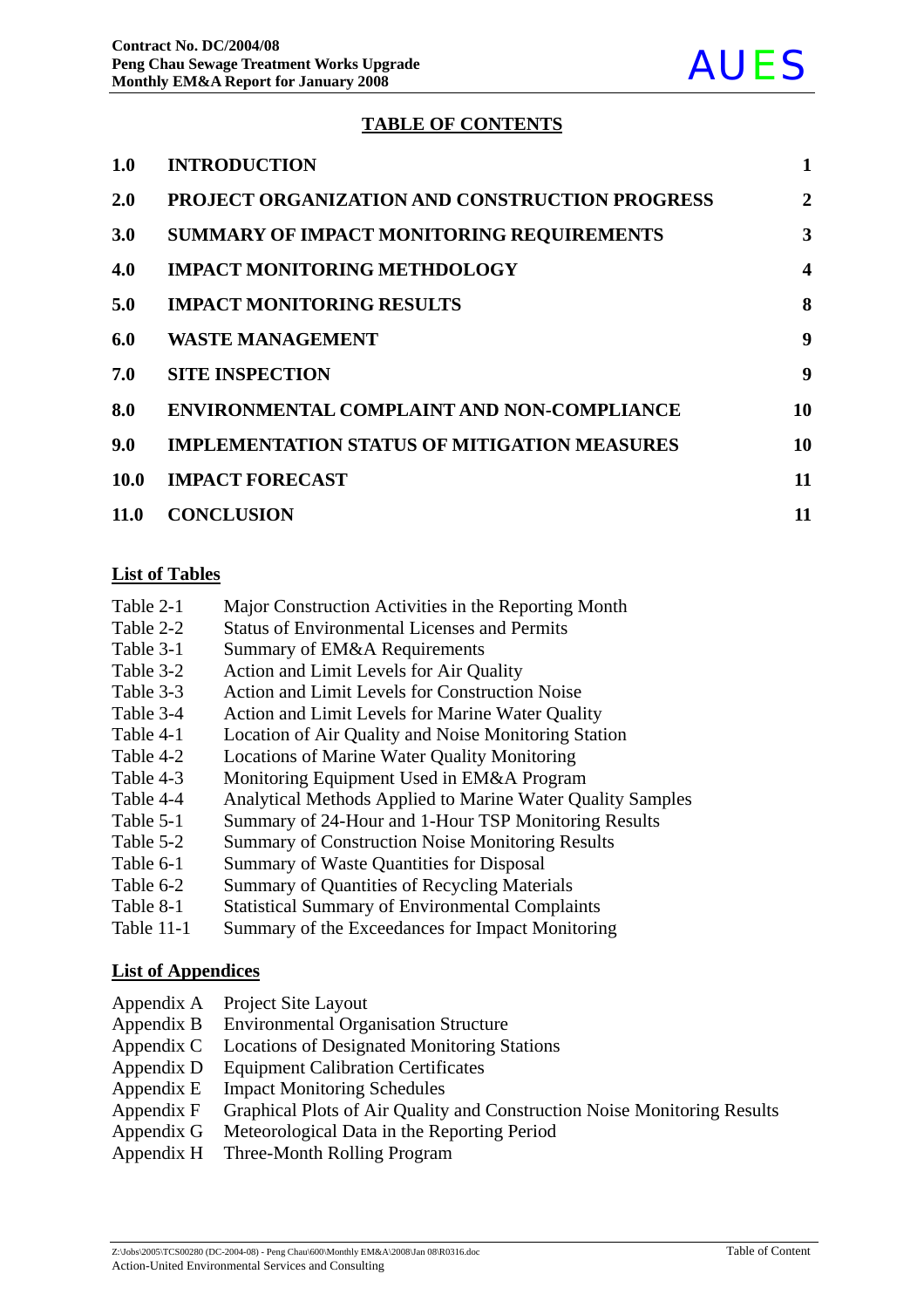

#### **Executive Summary**

- ES.01 Acciona-ATAL Joint Venture (AAJV) has been awarded the DSD Contract DC/2004/08 (Project) for the Peng Chau Sewage Treatment Works Upgrade in May 2005. The Project requires an Environmental Monitoring & Audit (EM&A) program to be implemented by an Environmental Team (ET) throughout the contract period in compliance with the requirements as stated in the project Environmental Permit (EP-203/2004) and the Project EM&A manual.
- ES.02 Action-United Environmental Services and Consulting (AUES) has been commissioned by AAJV to be an independent Environmental Team (ET) to implement the EM&A program in compliance with the EP and the project EM&A Manual.
- ES.03 This report presents the monitoring results and audit findings under the EM&A program during the reporting month for **January 2007**.

#### **EM&A Activities in the Reporting Month**

- ES.04 A summary of the monitoring activities in this reporting month is listed below:
	- 1-Hour TSP Monitoring 18 Events
	- 24-Hour TSP Monitoring 6 Events
	- Construction Noise Monitoring 6 Events
	- Marine Water Quality Monitoring 0 Event
	- Site Inspection Audit 4 Times
- 
- 
- -

#### **Air Quality**

ES.05 No exceedances of 1-Hour and 24-Hour TSP measurements were recorded in this reporting month.

#### **Construction Noise**

ES.06 No Limit Level exceedance in construction noise measurements was recorded and no noise complaint (Action Level) was received in this reporting month.

#### **Marine Water Quality**

ES.07 Since all the marine based construction activities had been completed on 1 August 2006, post marine water quality monitoring was commenced on 2 August 2006 and completed on 1 September 2006 in accordance with Clause 4.32 of the EM&A Manual. All the measurement results at the control/impact stations were within the baseline range. The monitoring results were presented in the pervious Monthly EM&A Report (September 2006).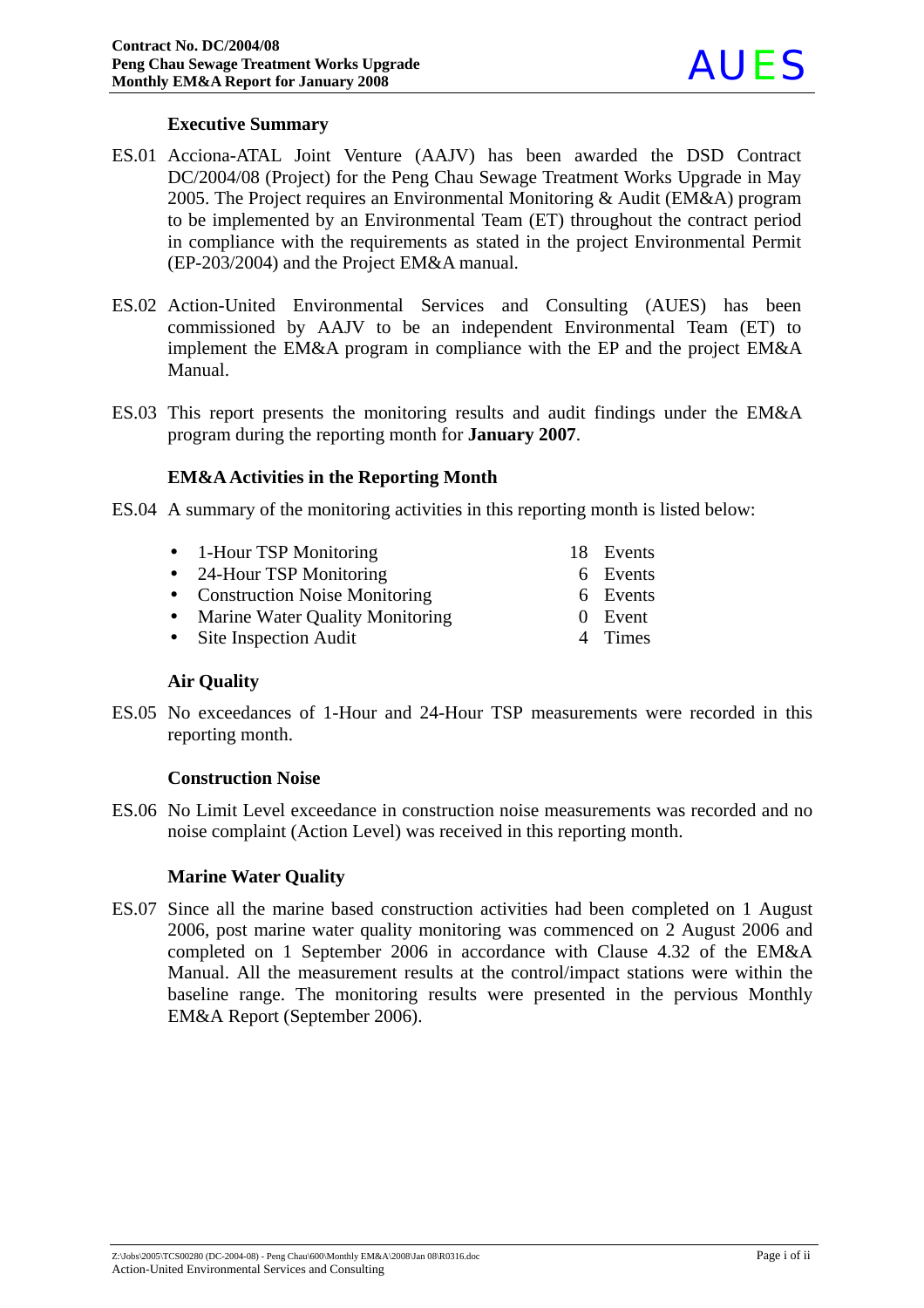#### **Summary of Monitoring Exceedances**

ES.08 A summary of monitoring exceedances in this reporting month for air quality, construction noise and marine water quality monitoring are presented below:

| <b>Env.</b> Quality   | <b>Parameters</b>            |                          | Compliance %   Investigation & Corrective Actions |
|-----------------------|------------------------------|--------------------------|---------------------------------------------------|
| Air Ouality           | 1-Hour TSP                   | 100                      | Not Required for 100% Compliance                  |
|                       | 24-Hour TSP                  | 100                      | Not Required for 100% Compliance                  |
| <b>Noise</b>          | Leq $(30\text{min})$ Daytime | 100                      | Not Required for 100% Compliance                  |
| Marine Water Quality* |                              | $\overline{\phantom{0}}$ |                                                   |

Note: \*No marine water quality impact monitoring was required since all marine based construction activities were completed on 01 August 2006.

#### **Environmental Complaints**

ES.09 No environmental complaint was received in this reporting month.

#### **Environmental Summons**

ES.10 No environmental summons was received in this reporting month.

#### **Future Key Issues**

ES.11 The potential environmental impacts for this project generally include air quality, noise, water quality and construction waste. The contractor is to properly implement the required environmental mitigation measures as per the Implementation Schedule in the EM&A manual to ensure no significant adverse environmental impact arises from the construction works. The contractor was reminded to maintain good house-keeping throughout the construction period.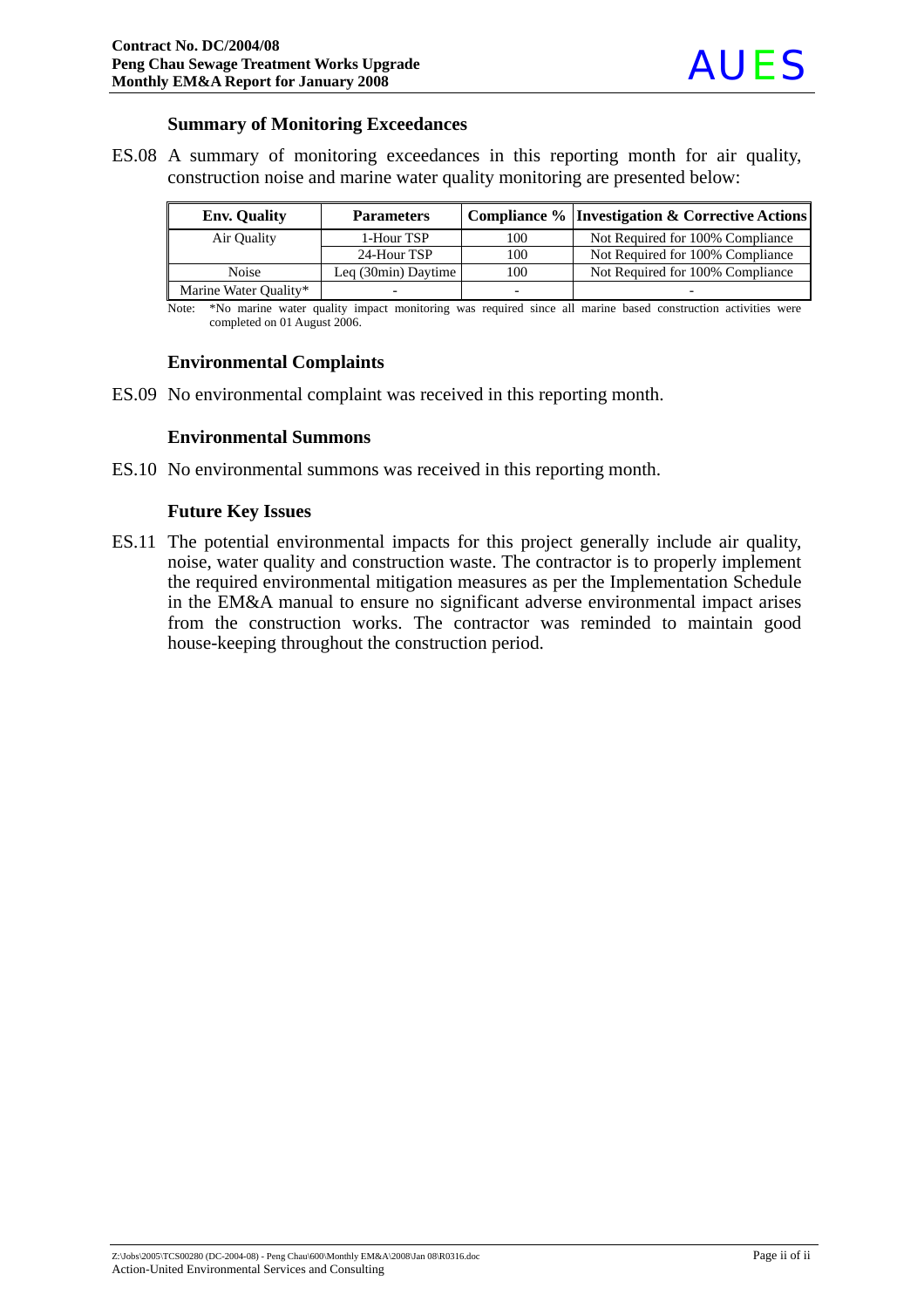## **1.0 INTRODUCTION**

- 1.01 Acciona-ATAL Joint Venture (AAJV) has been awarded the DSD Contract DC/2004/08 (Project) for the upgrading of Peng Chau Sewage Treatment Works in May 2005. The Project requires an Environmental Monitoring & Audit (EM&A) program to be implemented by an Environmental Team (ET) throughout the contract period in compliance with the requirements as stated in the project Environmental Permit (EP-203/2004) and the project EM&A manual. The location of the project site is presented in **Appendix A**.
- 1.02 The works to be executed under this project mainly comprise the following:
	- Upgrade and reconstruct the existing Peng Chau Sewage Treatment Works (STW);
	- Construct an emergency overflow, storm tanks and submarine outfall;
	- Provide de-odourization facilities and associated sludge treatment facilities, and extend inlet pumping mains and construct an equalization tank;
	- Demolish the existing treatment facilities;
	- Construct sludge drying bed; and
	- Construct remaining works.
- 1.03 Action-United Environmental Services and Consulting (AUES) has been commissioned by AAJV to be the independent environmental team (ET) for implementation of the EM&A program in accordance with the requirements as set out in the EP and the project EM&A manual.
- 1.04 This report presents the monitoring results and audit findings under the EM&A program during the reporting month for **January 2008**.

#### **REPORT STRUCTURE**

- 1.05 The Monthly EM&A report is structured into the following sections:
	- **Section 1 INTRODUCTION**
	- **Section 2 PROJECT ORGANIZATION AND CONSTRUCTION PROGRESS**
	- **Section 3 SUMMARY OF IMPACT MONITORING REQUIREMENTS**
	- **Section 4 IMPACT MONITORING METHODOLOGY**
	- **Section 5 IMPACT MONITORING RESULTS**
	- **Section 6 WASTE MANAGEMENT**
	- **Section 7 SITE INSPECTION**
	- **Section 8 ENVIRONMENTAL COMPLAINT AND NON-COMPLIANCE**
	- **Section 9 IMPLEMENTATION STATUS OF MITIGATION MEASURES**
	- **Section 10 IMPACT FORECAST**
	- **Section 11 CONCLUSIONS**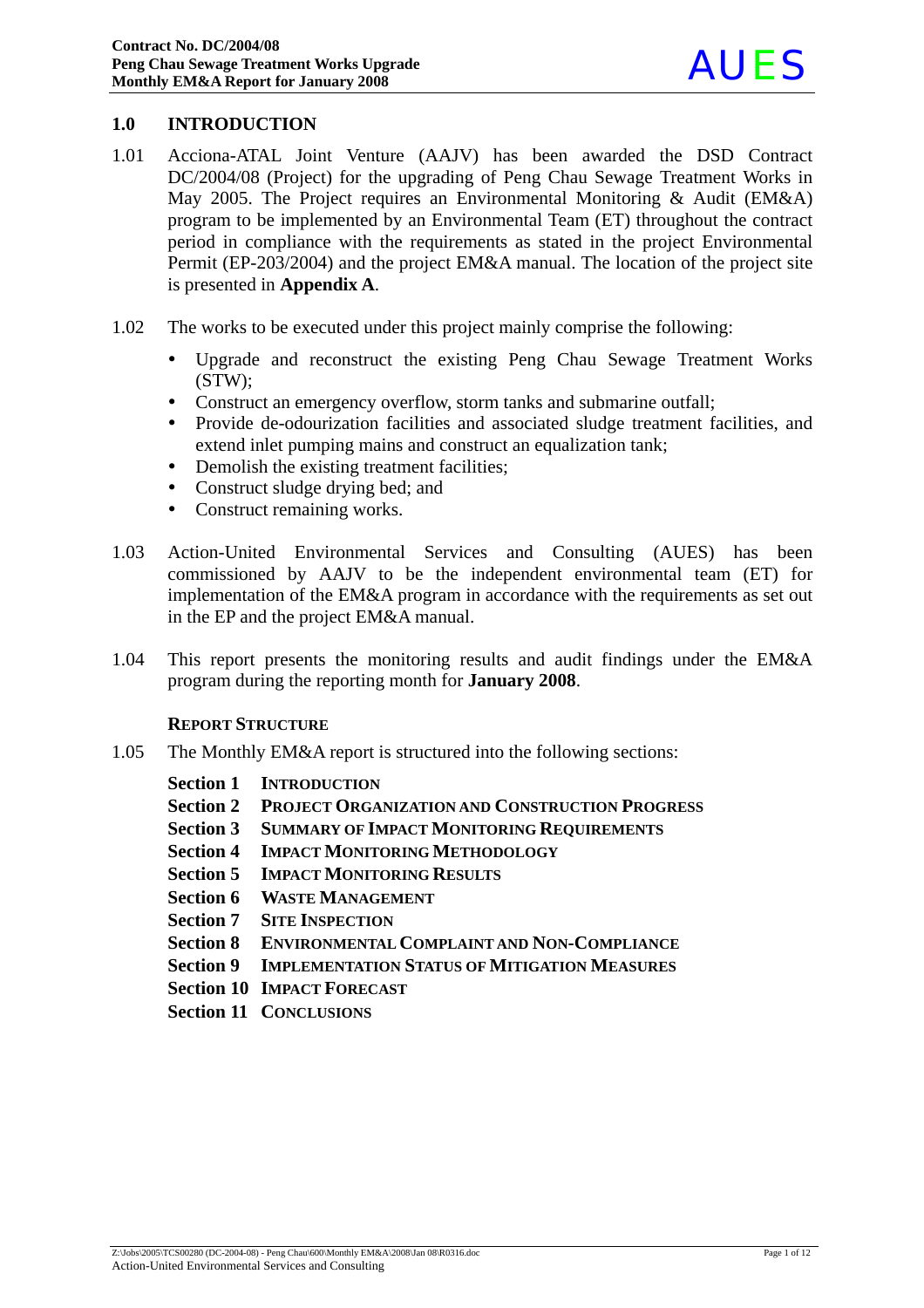

#### **2.0 PROJECT ORGANIZATION AND CONSTRUCTION PROGRESS**

#### **PROJECT ORGANIZATION AND MANAGEMENT STRUCTURE**

2.01 The organization chart and lines of communication with respect to the on-site environmental management and monitoring program are shown in **Appendix B**.

#### **CONSTRUCTION PROGRESS**

2.02 A summary of the major construction activities undertaken in this reporting month is shown in **Table 2-1**.

|  | Table 2-1 Major Construction Activities in the Reporting Month |  |  |
|--|----------------------------------------------------------------|--|--|
|--|----------------------------------------------------------------|--|--|

| <b>Locations</b> | <b>Description of Construction Activities</b>                                                        |  |  |  |
|------------------|------------------------------------------------------------------------------------------------------|--|--|--|
| Portion P        | Carriageway reinstatement.                                                                           |  |  |  |
| Portion Q        |                                                                                                      |  |  |  |
| Portion R        | External wall painting at NTSC;<br>External wall tiling at ESC; and<br>Demolishing the existing STC. |  |  |  |
| Portion S        | Demolishing the temporary pump pit.                                                                  |  |  |  |
| Area A           |                                                                                                      |  |  |  |
| Area B           |                                                                                                      |  |  |  |
| Area C           |                                                                                                      |  |  |  |

#### **SUMMARY OF ENVIRONMENTAL SUBMISSIONS**

2.03 A summary of the relevant permits, licences, and/or notifications on environmental protection for the Project during this reporting month is presented in **Table 2-2***.* 

**Table 2-2 Status of Environmental Licenses and Permits** 

| l Item         | <b>Item Description</b>                                                            | <b>License/Permit Status</b>  |
|----------------|------------------------------------------------------------------------------------|-------------------------------|
| 1              | Environmental Permit No.: EP-203/2004                                              | Issued at 30 November 2004    |
| 2              | Air Pollution Control (Construction Dust)                                          | Notified EPD on 17 June 2005  |
| 3              | Water Pollution Control (Discharge Licence)<br>EP890/W2/XE005                      | Valid to 30 September 2010    |
| $\overline{4}$ | <b>Chemical Waste Producer Registration</b><br>WPN:5213-976-N2449-01               | Registration on 03 June 2005  |
| 5              | Marine Dumping Permit (No. EP/MD/06-021)                                           | Expired                       |
| 6              | Exemption for site concrete batching plant licence                                 | Issued at 21 October 2005     |
| 7              | Exemption Account for Disposal of Construction Waste (Account)<br>Number: 5000577) | Valid until 27 September 2008 |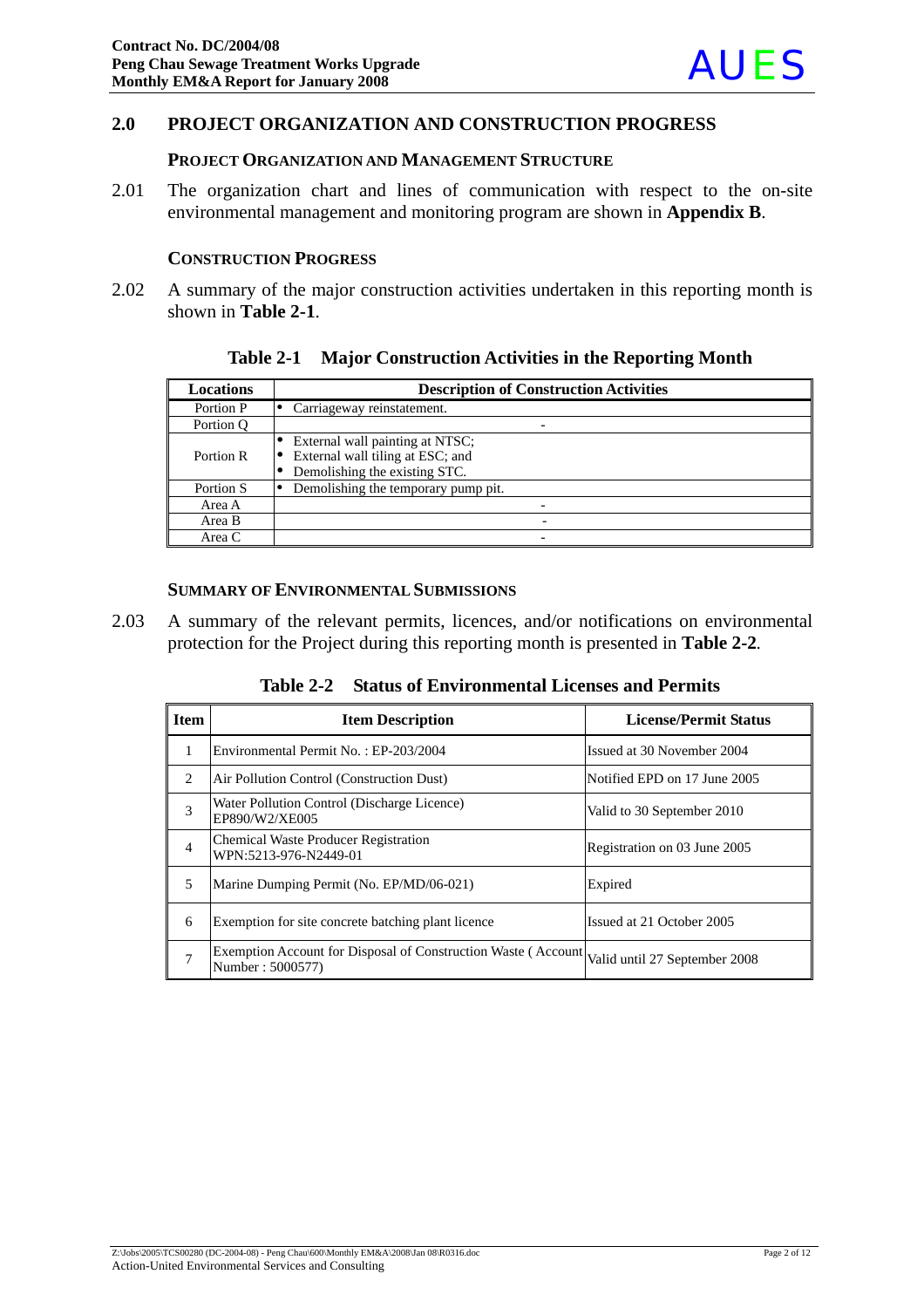## **3.0 SUMMARY OF IMPACT MONITORING REQUIREMENTS**

- 3.01 Environmental monitoring and audit requirements are set out in the project EM&A manual. Air quality, construction noise and marine water quality have been identified as the key environmental issues under this project during the construction phase.
- 3.02 A summary of the EM&A requirements for air quality, construction noise and marine water quality monitoring are shown in **Table 3-1***.* The designated station/locations for air quality, construction noise and marine water quality monitoring are shown in **Appendix C**.

| <b>Environmental Aspect</b> | <b>Monitoring Parameters</b>                       |                           |  |
|-----------------------------|----------------------------------------------------|---------------------------|--|
| Air Ouality                 | 1-Hour TSP                                         |                           |  |
|                             | 24-Hour TSP                                        |                           |  |
| <b>Construction Noise</b>   | Leq $_{(30min)}$ during normal working hours       |                           |  |
|                             | Supplementary $L_{10}$ and $L_{90}$ for reference. |                           |  |
|                             | Dissolved Oxygen (DO);<br>٠                        | Salinity;                 |  |
| Marine Water Quality        | Temperature;<br>٠                                  | Suspended Solids (SS);    |  |
|                             | Turbidity;                                         | Ammonia Nitrogen; and     |  |
|                             | $pH$ :                                             | Total Inorganic Nitrogen. |  |

|  | Table 3-1 Summary of EM&A Requirements |
|--|----------------------------------------|
|  |                                        |

- 3.03 Air quality monitoring is carried out once in every six days for 24-Hour TSP and 3 times every six days for 1-Hour TSP at the designated monitoring station.
- 3.04 Construction noise monitoring is conducted once in every six days at the designated monitoring station. Measurements of  $\text{Leq}_{(30\text{min})}$  shall be taken between 0700 and 1900 with supplementary  $L_{10}$  and  $L_{90}$  data will be collected.
- 3.05 Marine water quality monitoring is carried out 3 times every week at 4 designated monitoring locations (2 Control stations and 2 Impact stations).
- 3.06 The impact marine water quality monitoring program shall be conducted during the course of marine based construction activities of the Project.
- 3.07 A summary of the Action/Limit (A/L) Levels for air quality, construction noise and marine water quality are shown in **Tables 3-2, 3-3** and **3-4.**

| <b>Monitoring Location</b> | Action Level $(\mu g/m^3)$ |              | Limit Level $(\mu g/m^3)$ |              |
|----------------------------|----------------------------|--------------|---------------------------|--------------|
|                            | 1-Hour TSP                 | 24-Hour TSP  | 1-Hour TSP                | 24-Hour TSP  |
| AN 1                       | $>$ or = 346               | $>$ or = 163 | $>$ or = 500              | $>$ or = 260 |

|  |  |  | Table 3-2 Action and Limit Levels for Air Quality |
|--|--|--|---------------------------------------------------|
|--|--|--|---------------------------------------------------|

| <b>Monitoring Period</b> |       | Action Level in $dB(A)$ | Limit Level in $dB(A)$             |              |
|--------------------------|-------|-------------------------|------------------------------------|--------------|
| 0700-1900                | hours | <sub>on</sub>           | normal When one or more documented | $> 75$ dB(A) |
| weekdavs                 |       |                         | complaint was received             |              |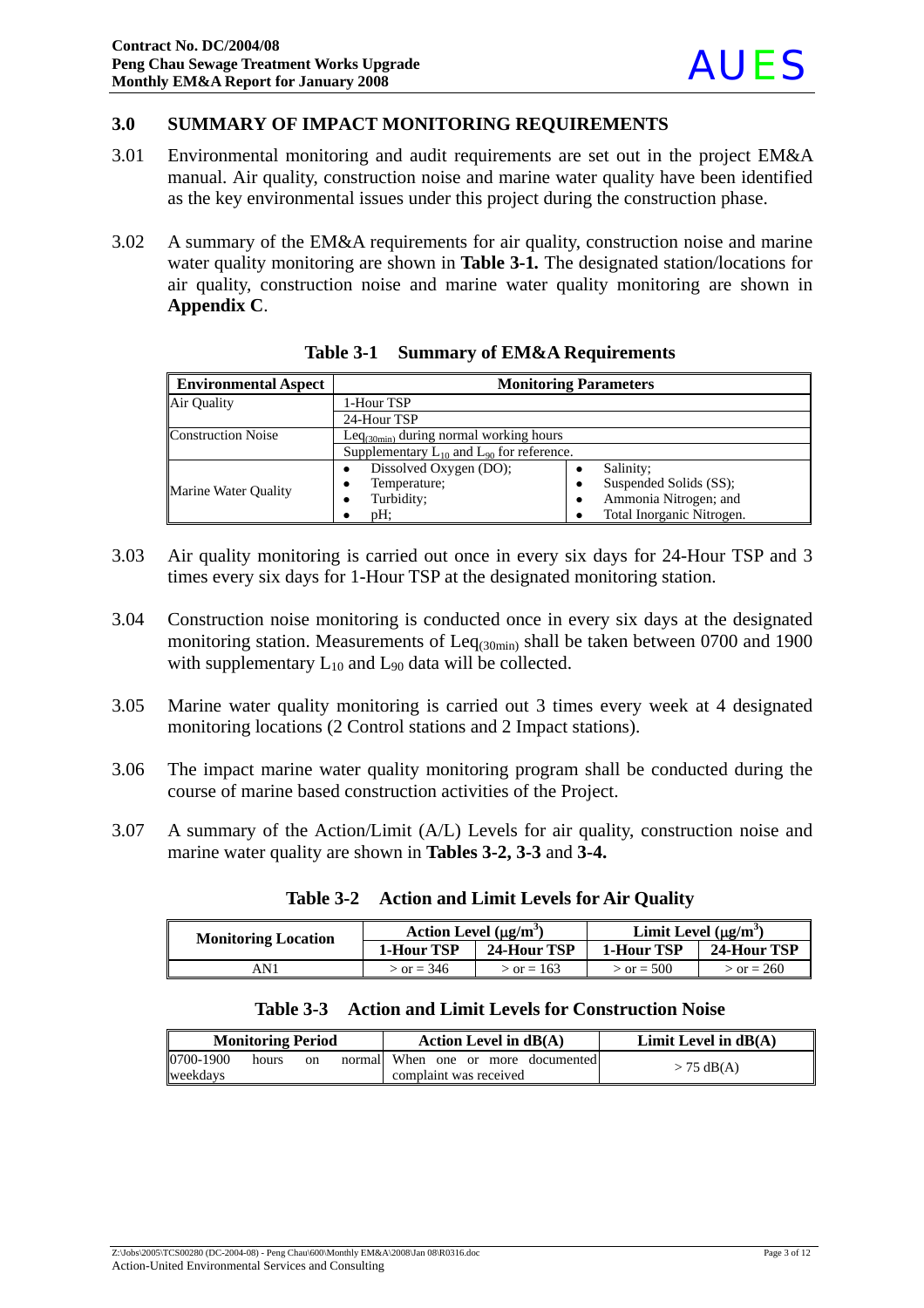

| <b>Parameters</b> |                          | <b>Action Level</b>                                                                   | <b>Limit Level</b>                                                                    |  |
|-------------------|--------------------------|---------------------------------------------------------------------------------------|---------------------------------------------------------------------------------------|--|
| DO.               | Surface $&$<br>Mid-depth | $\epsilon$ or $=$ 4.1                                                                 | $\epsilon$ or = 3.9                                                                   |  |
| mg/L              | <b>Bottom</b>            | $\epsilon$ or =3.3                                                                    | $\epsilon$ or = 2.0                                                                   |  |
| Turbidity, NTU    |                          | 6.2 or 120% of upstream control station's<br>SS at the same tide of the same day.     | 7.5 or 130% of upstream control station's<br>SS at the same tide of the same day.     |  |
| SS, mg/L          |                          | 17.6 or 120% of upstream control<br>station's SS at the same tide of the same<br>day. | 20.2 or 130% of upstream control<br>station's SS at the same tide of the same<br>day. |  |
| $NH3-N$ , mg/L    |                          | $>$ or = 0.16                                                                         | $>$ or = 0.22                                                                         |  |
| TIN, $mg/L$       |                          | $>$ or = 0.91                                                                         | $>$ or = 0.94                                                                         |  |
| E.Coli, cfu/100mL |                          | $>$ or = 374                                                                          | $>$ or = 610                                                                          |  |

#### **Table 3-4 Action and Limit Levels for Marine Water Quality**

3.08 The Event Action Plan for air quality, construction noise and marine water quality has been implemented in this project. Details of the Event Action Plan were presented in the First Impact EM&A report.

#### **4.0 IMPACT MONITORING METHDOLOGY**

#### **MONITORING LOCATIONS**

- 4.01 There is one designated station for air quality and construction noise monitoring and four (4) designated locations for marine water quality monitoring. Their locations are shown in **Tables 4-1** and **4-2** and geographically in **Appendix C**.
- 4.02 Owing to the residents' refusal of providing access to the designated air quality and construction noise station, an alternative air and noise monitoring station was proposed and approved by EPD (Ref: (2) EP2/N9/F/93 IV) on 14 July 2005. The approved alternative air and noise station is located at the abutment (Portion P) within the site boundary next to the sensitive receiver Sea Crest Villa.

|  |  |  | Table 4-1 Location of Air Quality and Noise Monitoring Station |
|--|--|--|----------------------------------------------------------------|
|--|--|--|----------------------------------------------------------------|

| <b>Station</b> | <b>Description</b>                            |
|----------------|-----------------------------------------------|
| AN 1           | Abutment at Portion P next to Sea Crest Villa |
|                |                                               |

|  | <b>Table 4-2</b> Locations of Marine Water Quality Monitoring |  |
|--|---------------------------------------------------------------|--|
|--|---------------------------------------------------------------|--|

| <b>Locations ID</b> | <b>Description</b>                 | Easting  | <b>Northing</b> |
|---------------------|------------------------------------|----------|-----------------|
| W1                  | Predicted Dredging Non-Impact Zone | 821279.0 | 816452.1        |
| W2                  | Live Coral Area                    | 821573.2 | 816769.7        |
|                     | <b>Control Station</b>             | 821919.0 | 817155.0        |
| $\sim$              | Control Station                    | 821443.2 | 816257.4        |

4.03 The installation of a wind monitoring station at the sensitive receivers or site offices was confirmed impractical. Use of meteorological data provided by the Peng Chau Station of the Hong Kong Observatory (HKO) has been adopted in this project since September 2005.

#### **MONITORING FREQUENCY AND PERIOD**

#### **1-HOUR TSPMONITORING**

4.04 All 1-Hour TSP monitoring was conducted at the EPD-approved alternative station three times every 6 days. A total of 18 monitoring events were carried out in this reporting period.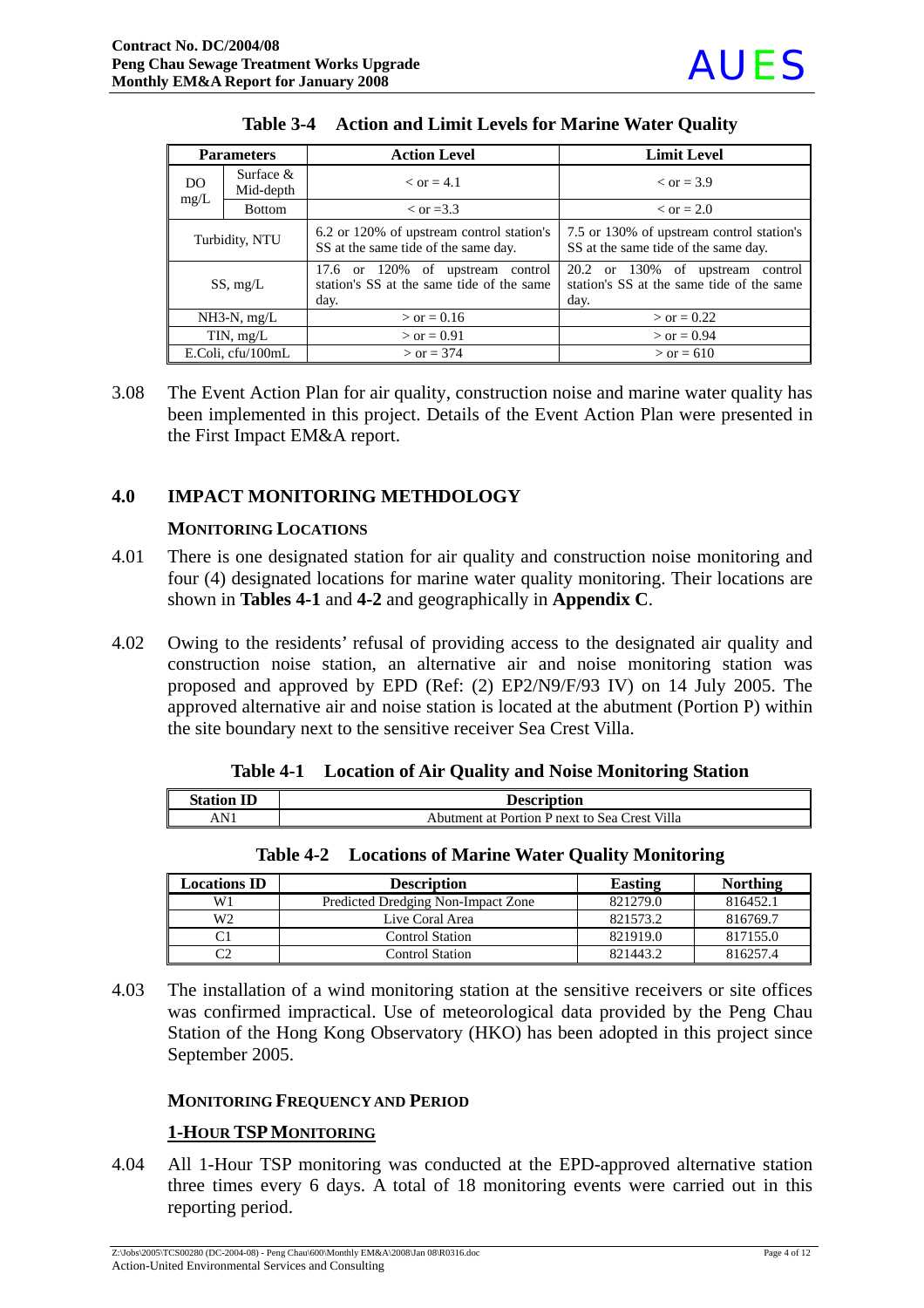## **24-HOUR TSPMONITORING**

4.05 All 24-Hour TSP monitoring was conducted at the EPD-approved alternative station once every six days. Power shortage was reported by the Contractor on 25 January 2008. Therefore, only 5 monitoring events were carried out in this reporting period.

#### **CONSTRUCTION NOISE MONITORING**

4.06 Impact construction noise monitoring was undertaken at the EPD-approved alternative location weekly. A total of 6 monitoring events were carried out in this reporting period.

#### **MARINE WATER QUALITY MONITORING**

4.07 Since the submarine work was completed on 01 August 2006, therefore no impact water quality monitoring had been undertaken in this reporting period. According to the EM&A Clause 4.32, post water quality monitoring had been conducted from 02 August 2006 to 01 September 2006. All the measurement results at the control/impact stations were within the baseline range. The monitoring results were presented in the pervious Monthly EM&A Report (September 2006).

#### **MONITORING EQUIPMENT**

4.08 The monitoring equipment used by the ET in the EM&A program is presented in the **Table 4-3**.

| <b>Environmental Aspect</b> | <b>Parameters</b>          | <b>Monitoring Equipment</b>    |  |
|-----------------------------|----------------------------|--------------------------------|--|
| Marine Water Quality        | Dissolved Oxygen           | <b>YSI 85</b>                  |  |
|                             | Temperature                | <b>YSI 85</b>                  |  |
|                             | Turbidity                  | <b>HACH 2100P</b>              |  |
| Air Quality                 | 1-Hour TSP                 | Sibata LD-3                    |  |
|                             | 24-Hour TSP                | Tisch High Volume Sampler 515N |  |
| <b>Construction Noise</b>   | Leq30                      | <b>B&amp;K</b> Type 2238       |  |
|                             | <b>On-site Calibration</b> | <b>B&amp;K</b> Type 4231       |  |

**Table 4-3 Monitoring Equipment Used in EM&A Program**

## **24-HOUR TSPMONITORING**

- 4.09 24-Hour TSP monitoring was carried out by a High Volume Sampler (HVS) in compliance with the project EM&A Manual. The HVS employed complied with the PS specifications including.
	- Power supply of 220v/50 Hz for 24-Hour continuous operation;
	- $\cdot$  0.6-1.7 m<sup>3</sup>/min (20-60 SCFM) adjustable flow rate;
	- A 7-day mechanical timer for 24-Hour operation;
	- An elapsed time indicator with  $\pm 2$  minutes accuracy for 24-Hour operation;
	- Minimum exposed area of  $63 \text{ in}^2$ ;
	- Flow control accuracy of  $\pm 2.5$ % deviation over 24-Hour operation;
	- An anodized aluminum shelter to protect the filter and sampler;
	- A motor speed-voltage control to control mass flow rate with accuracy of ±2.5% deviation over 24-Hour sampling period;
	- Provision of a flow recorder for continuous monitoring;
	- Provision of a peaked roof inlet;
	- Incorporation with a manometer; and
	- An  $8"x10"$  stainless steel filter holder to hold, seal and easy to change the filter paper.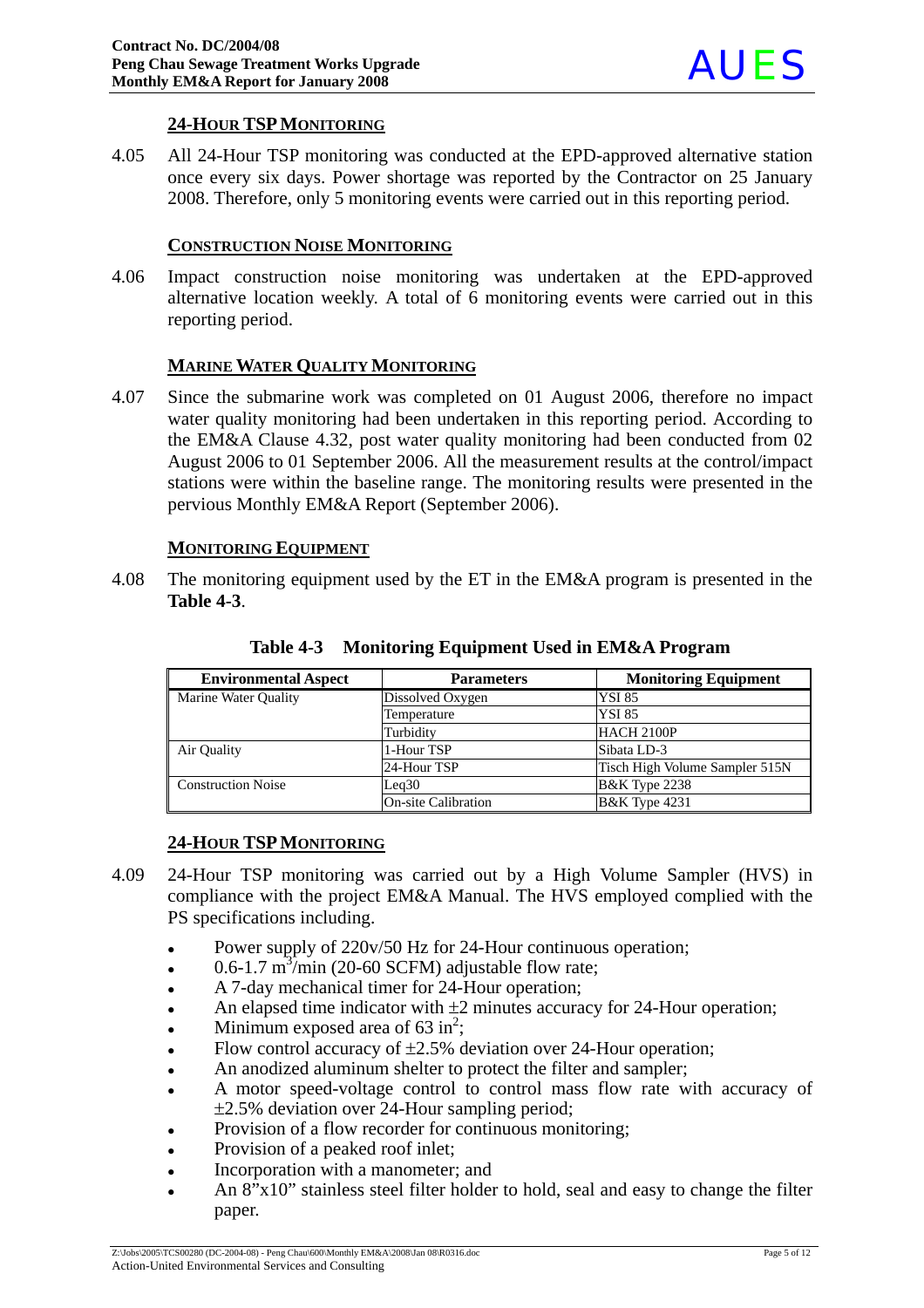

4.10 The filter papers used in 24-Hour TSP monitoring were of size 8"x10" and provided by a local HOKLAS-accredited laboratory, ALS Techichem Pty (HK) Limited (HOKLAS No. 66). The filters papers after measurements were returned to the laboratory for the required treatment and analysis.

## **1-HOUR TSPMONITORING**

4.11 Measurements of 1-Hour TSP monitoring were taken by a Sibata LD-3 Laser Dust Meter that is a portable and battery-operated laser photometer capable of performing real time 1-Hour TSP measurements. A comparison test with HVS was carried out prior to baseline monitoring in compliance with the EM&A requirements and a conversion factor for direct reading of the dust meter has been established.

#### **WIND DATA MONITORING**

4.12 The installation of a wind monitoring station at the sensitive receivers or site offices was confirmed impractical. The meteorological data for this project has been provided by the Hong Kong Observatory (HKO) Peng Chau Station upon IEC & EPD approval.

#### **NOISE MONITORING**

- 4.13 Noise measurements were taken in terms of the A-weighted equivalent sound pressure level (Leq) measured in decibels (dB). Supplementary statistical results such as  $L_{10}$ and L90 were also obtained for reference.
- 4.14 Hand-held sound level meters (B&K Model 2238) and associated acoustical calibrators in compliance with the International Electrotechnical Commission (IEC) Publication 651:1979 (Type 1) and 804:1985 (Type 1) specification were used for taking the impact noise measurements.
- 4.15 Windshield was fitted in all measurements. All noise measurements were made with the meter set to FAST response and on the A-weighted equivalent continuous sound pressure level (Leq).
- 4.16 No noise measurement was carried out in the presence of fog, rain, wind with a steady speed exceeding 5 m/s or wind with gusts exceeding 10 m/s.

## **MARINE WATER QUALITY MONITORING**

- 4.17 The marine water quality monitoring was carried out in compliance with the project EM&A requirements. Monitored parameters include Dissolved Oxygen (DO), Temperature, Turbidity, Salinity, pH, Suspended Solids (SS) and Total Inorganic Nitrogen (TIN).
- 4.18 DO, temperature, turbidity, pH and salinity were measured in-situ whereas SS and TIN were determined in a HOKLAS accredited laboratory.
- 4.19 Marine water quality monitoring was conducted during mid-ebb and mid-flood at specified depths in compliance with the project EM&A Manual. Duplicate in-situ measurements were taken and duplicate samples were collected in accordance with HOKLAS requirements for QA/QC purposes.

Z:\Jobs\2005\TCS00280 (DC-2004-08) - Peng Chau\600\Monthly EM&A\2008\Jan 08\R0316.doc Page 6 of 12 Action-United Environmental Services and Consulting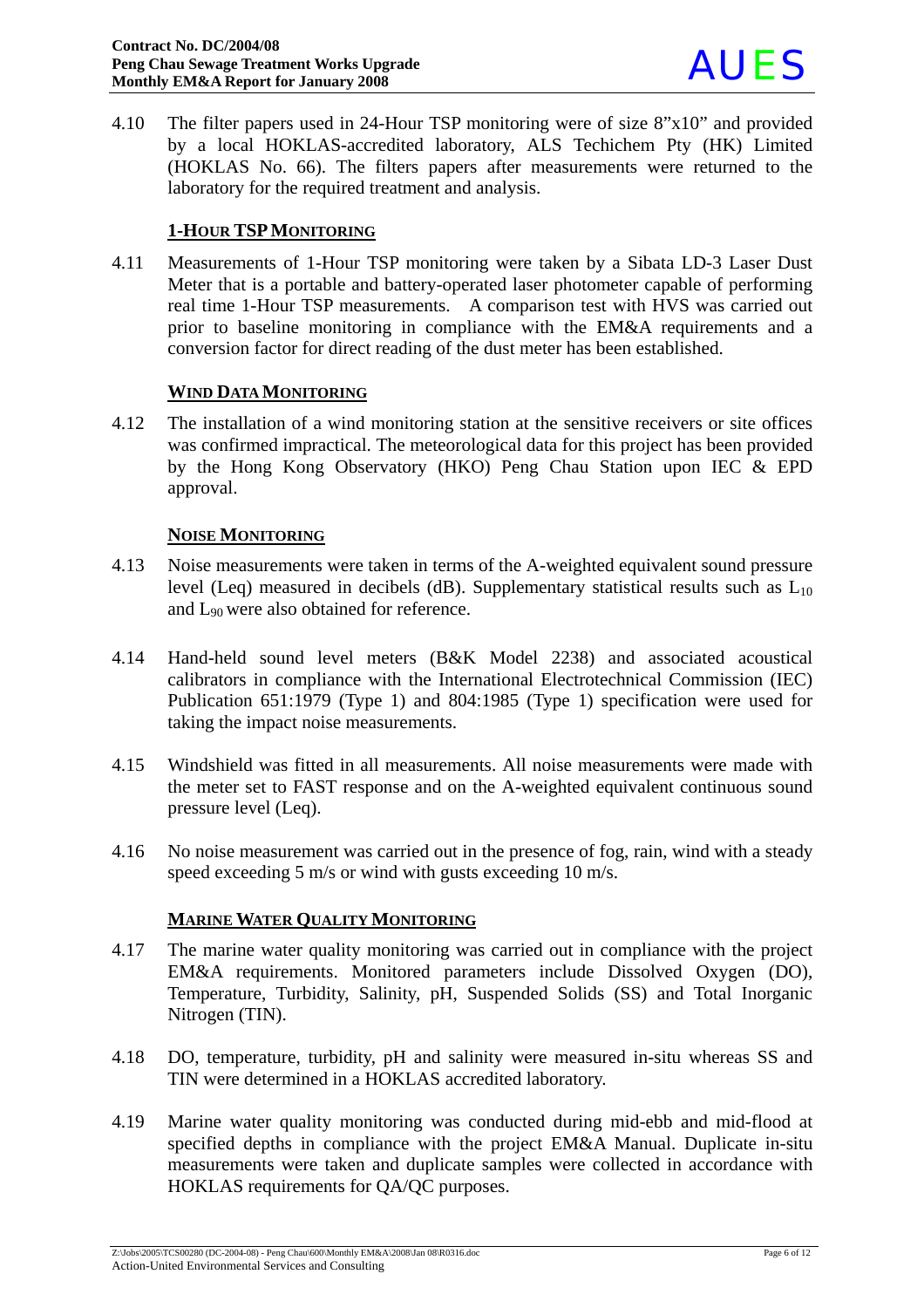#### **LABORATORY MEASUREMENT/ANALYSIS**

4.20 Laboratory analyses of SS, TIN and ammonia nitrogen were carried out by a local HOKLAS- accredited laboratory, ALS Techichem Pty (HK) Limited (HOKLAS No. 066). The specified testing services provided by ALS as shown in **Table 4-4** are accredited under the HOKLAS Scheme.

| <b>Determinant</b>              | <b>Standard Method</b> | <b>Detection Limit</b> |
|---------------------------------|------------------------|------------------------|
| Suspended Solids (mg/L)         | ALS Method EA-025      | $2.0 \text{ mg/L}$     |
| Total Inorganic Nitrogen (mg/L) | ALS Method EK-055A     | $0.01 \text{ mg/L}$    |
| Ammonia Nitrogen (mg/L)         | ALS Method EK-055A     | $0.01$ mg/L            |

#### **Table 4-4 Analytical Methods Applied to Marine Water Quality Samples**

#### **EQUIPMENT CALIBRATION**

- 4.21 Initial calibration of the HVS was performed upon installation and thereafter at bi-monthly intervals in accordance with the manufacturer's instruction using the NIST-certified standard calibrator. The calibration data are properly documented and the records are maintained by ET for future reference*.*
- 4.22 The 1-Hour TSP meter was calibrated by the supplier prior to purchase. Zero response of the equipment is checked before and after each monitoring event. A comparison test was carried out with a HVS. A conversion factor (K) of 4.0 was generated in accordance with the equipment manufacturer's instruction. The meter counts in minutes multiplied by the conversion factor will generate the equivalent dust concentration by HVS.
- 4.23 The sound level meters are calibrated using an acoustic calibrator prior to and after measurements. The meters are regularly calibrated in accordance with the manufacturer's instructions. Prior to and following each noise measurement, the accuracy of the sound level meter was checked using an acoustic calibrator generating a known sound pressure level at a known frequency. Measurements are considered valid only if the calibration levels before and after the noise measurement agree to within 1.0 dB.
- 4.24 All in-situ water monitoring instruments are checked, calibrated and certified by a HOKLAS accredited laboratory before use and subsequently re-calibrated at 3-monthly intervals. Responses of sensors and electrodes are checked with standard solutions before each use.
- 4.25 The calibration certificates of the monitoring equipment used during the impact monitoring program are attached in **Appendix D**.

#### **DATA MANAGEMENT AND DATA QA/QC CONTROL**

- 4.26 The impact monitoring data are handled by the ET's systematic data recording and management, which complies with in-house certified (ISO 9001:2000) Quality Management System. Standard Field Data Sheets (FDS) are used in the impact monitoring program.
- 4.27 The monitoring data recorded in the equipment e.g. 1-Hour TSP meters and noise meters are downloaded directly from the equipment at the end of each monitoring day. The downloaded monitoring data are input into a computerized database properly maintained by the ET. The laboratory results are input directly into the computerized database and QA/QC checked by personnel other than those who input the data.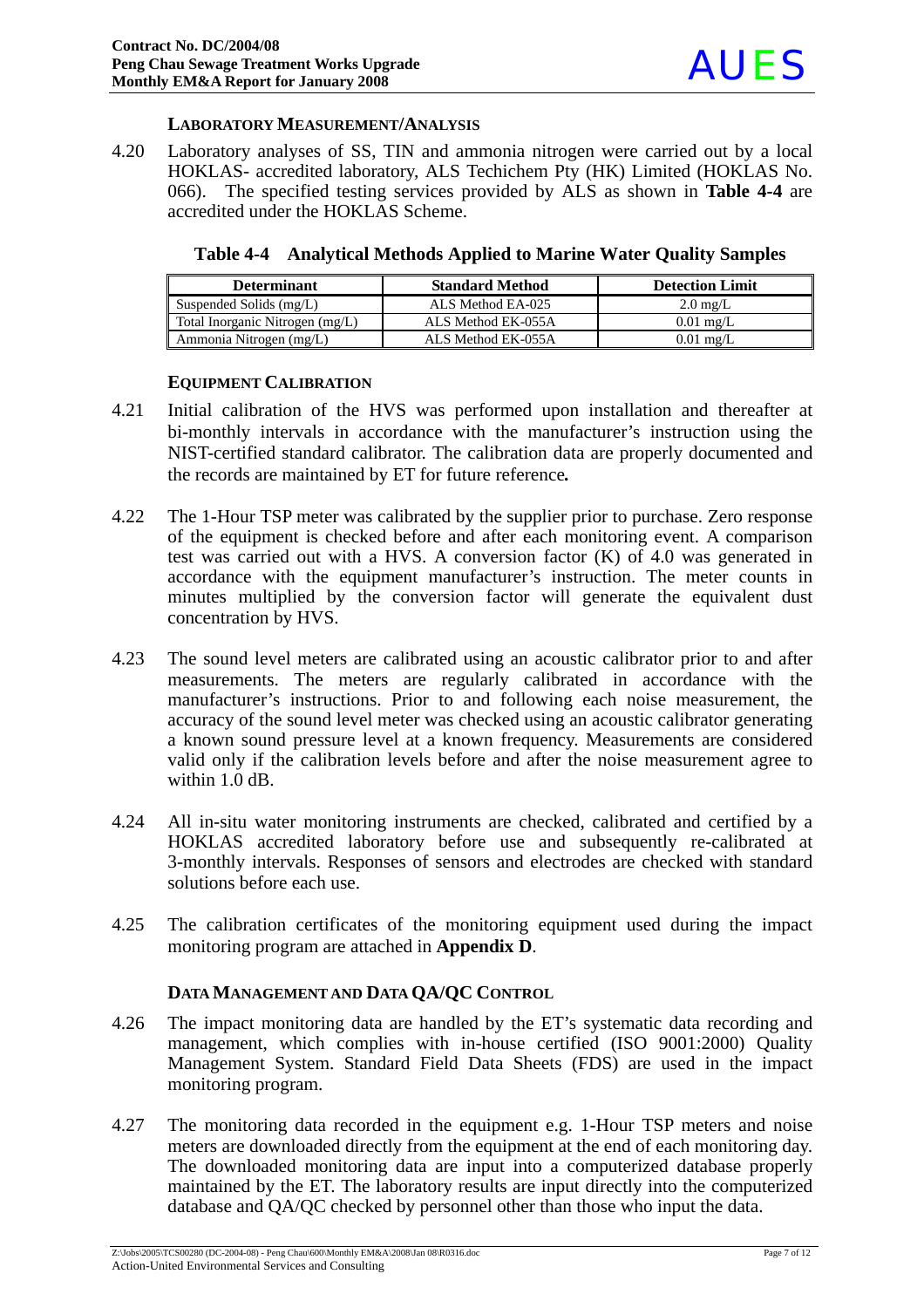4.28 For monitoring activities require laboratory analysis, the local laboratory follows the QA/QC requirements as set out under the HOKLAS scheme for all laboratory testing.

## **5.0 IMPACT MONITORING RESULTS**

5.01 The impact EM&A program was carried out by the ET in compliance with the project EM&A Manual in this reporting period. The impact monitoring schedules are presented in **Appendix E** and the monitoring results are detailed in the following sub-sections.

## **AIR QUALITY**

5.02 The impact air quality monitoring data is summarized in **Tables 5-1**. Graphical plots of the 24-Hour TSP and 1-Hour TSP results are shown in **Appendix F** respectively.

| <b>Monitoring</b>   | 24-Hour TSP   | 1-Hour TSP Monitoring Results $(\mu g/m^3)$ |                   |              |              |              |
|---------------------|---------------|---------------------------------------------|-------------------|--------------|--------------|--------------|
| Date                | $(\mu g/m^3)$ | <b>Monitoring</b><br>Date                   | <b>Start Time</b> | $1st$ Result | $2nd$ Result | $3rd$ Result |
| 28-Dec-07           | 25            | 28-Dec-07                                   | 9:03              | 124          | 127          | 142          |
| $03$ -Jan- $08$     | 25            | $03$ -Jan- $08$                             | 8:56              | 74           | 87           | 83           |
| $09-Jan-08$         | 22            | $09$ -Jan- $08$                             | 9:03              | 148          | 161          | 162          |
| $14$ -Jan-08        | 34            | $14$ -Jan-08                                | 9:05              | 71           | 86           | 67           |
| $19$ -Jan-08        | 31            | $19$ -Jan-08                                | 9:00              | 71           | 68           | 70           |
| $25$ -Jan-08        | No Power      | $25$ -Jan-08                                | 9:04              | 146          | 152          | 154          |
| <b>Action Level</b> | $>$ or = 163  | ۰                                           |                   | $>$ or = 346 |              |              |
| <b>Limit Level</b>  | $>$ or = 260  | ۰                                           |                   | $>$ or = 500 |              |              |

**Table 5-1 Summary of 24-Hour and 1-Hour TSP Monitoring Results** 

Note: \* Exceedances are in bold and underline.

- 5.03 No Action/Limit Level exceedance of 1-Hour and 24-Hour TSP measurements were recorded in this reporting month.
- 5.04 The meteorological data in this reporting month are summarized in **Appendix G**.

#### **CONSTRUCTION NOISE**

5.05 The impact noise monitoring results are summarized in **Table 5-2**. Graphical plots of the monitoring data are presented in **Appendix F**.

| Date               | <b>Start</b><br><b>Time</b> | 1st<br>Leg <sub>5</sub> | 2nd<br>Leg5 | 3rd<br>Leg5 | 4th<br>Leg5 | 5th<br>Leg5 | 6 <sup>th</sup><br>Leg5 | Leq30 | Corrected*<br>Leq30 |
|--------------------|-----------------------------|-------------------------|-------------|-------------|-------------|-------------|-------------------------|-------|---------------------|
| 28-Dec-07          | 9:55                        | 59.1                    | 64.9        | 59.4        | 57.6        | 62.2        | 64.8                    | 62.2  | 65                  |
| $03$ -Jan- $08$    | 9:04                        | 60.5                    | 60.1        | 59.5        | 64.6        | 60.6        | 64.1                    | 62.1  | 65                  |
| $09$ -Jan- $08$    | 9:17                        | 58.2                    | 67.2        | 62.1        | 65.6        | 58.4        | 58.6                    | 63.2  | 66                  |
| $14$ -Jan-08       | 9:13                        | 62.6                    | 62.9        | 63.8        | 66.7        | 65.0        | 69.7                    | 65.9  | 69                  |
| 19-Jan-08          | 9:14                        | 58.0                    | 59.4        | 63.4        | 55.6        | 54.6        | 61.6                    | 59.8  | 63                  |
| $25$ -Jan-08       | 9:09                        | 65.9                    | 62.4        | 58.7        | 61.8        | 63.2        | 67.0                    | 64.0  | 67                  |
| <b>Limit Level</b> |                             |                         |             | ۰           |             |             |                         |       | $> 75$ dB(A)        |

**Table 5-2 Summary of Construction Noise Monitoring Results** 

Note: \* A façade correction of +3 dB(A) has been added according to acoustical principles and EPD guidelines.

## **MARINE WATER QUALITY**

5.06 No marine water quality impact monitoring was required in this reporting month since all marine based construction works had been completed on 01 August 2006.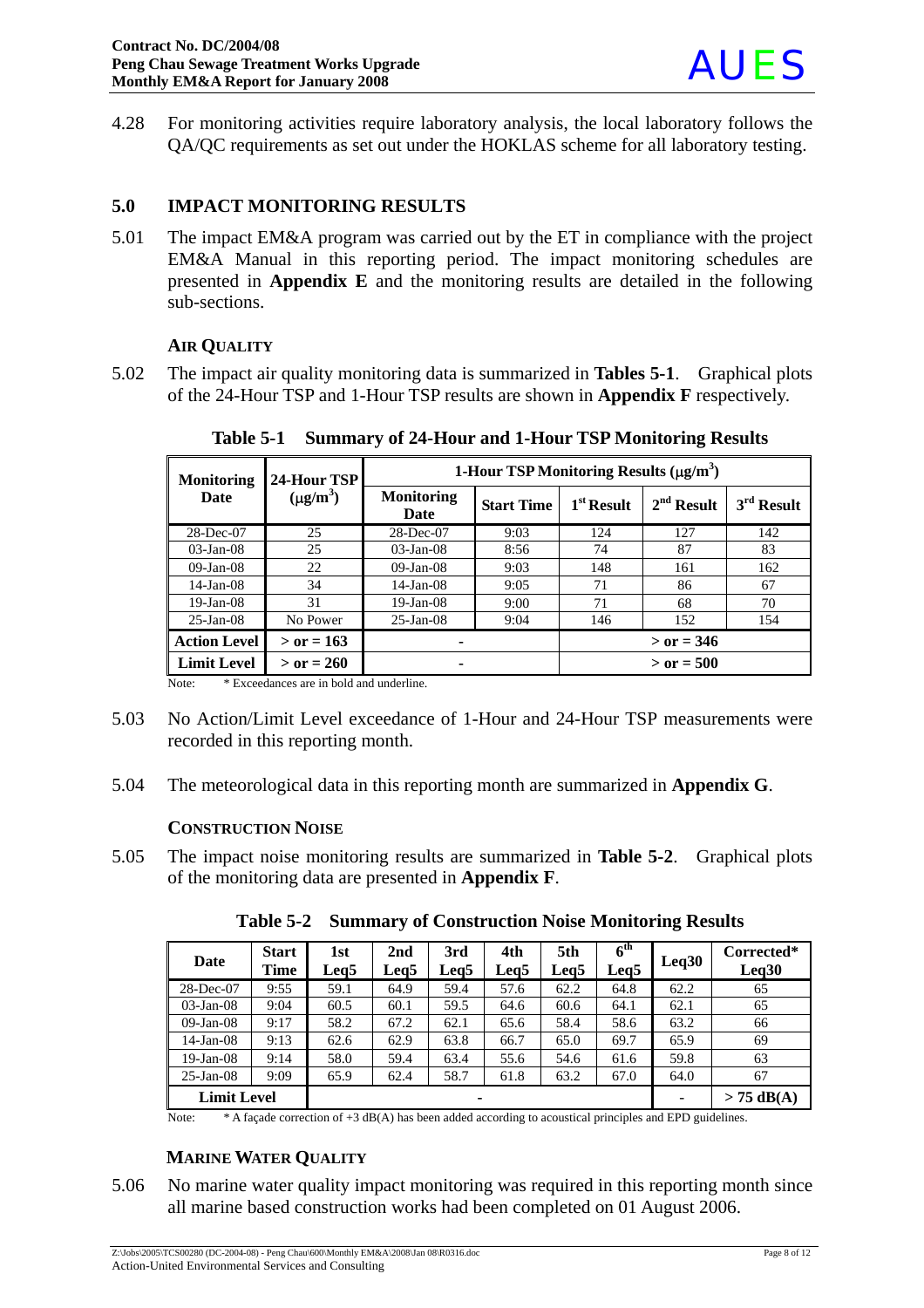

5.07 Based on the Project EM&A Manual Clause 4.32 requirement, the post marine water quality monitoring had been conducted from 02 August 2006 to 01 September 2006. All the measurement results at the control/impact stations were within the baseline range. The monitoring results were presented in the pervious Monthly EM&A Report (September 2006).

#### **6.0 WASTE MANAGEMENT**

6.01 The waste management carried by ET was performed on 28 January 2008 in this reporting month, no observation was recorded.

#### **RECORDS OF WASTE QUANTITIES**

- 6.02 All types of waste arising from the construction work are classified into the following:
	- Excavated material:
	- Construction & demolition (C&D) material:
	- Chemical waste; and
	- General refuse.
- 6.03 The quantities of waste for disposal in this reporting month are summarized in **Tables 6-1** and **6-2.**Whenever possible, materials were reused on-site as far as practicable.

| <b>Type of Waste</b>                                          | Quantity            | <b>Disposal Locations</b>   |
|---------------------------------------------------------------|---------------------|-----------------------------|
| Excavated Material (Spent lube oil) (Liters)                  |                     | N/A                         |
| Empty Site Vehicle Batteries (Nos.)                           |                     | N/A                         |
| Excavated material (Uncontaminated) $(m3)$                    | 319.20 <sup>3</sup> | Peng Chau Transfer Facility |
| Broken Rock $(m^3)$                                           | 4.11 <sup>3</sup>   | Peng Chau Transfer Facility |
| Construction & Demolition Material (Inert) (tons)             | 838.12tons          | Peng Chau Transfer Facility |
| Construction & Demolition Material (Non-Inert) (tons)         |                     | N/A                         |
| Asbestos C&D Materials $(m^3)$                                |                     | N/A                         |
| Chemical Waste (Liters)                                       |                     | N/A                         |
| Wastewater Collected for Off-site Treatment (m <sup>3</sup> ) |                     | N/A                         |
| General Refuse (tons)                                         |                     | Peng Chau Transfer Facility |
| Dredged Materials $(m^3)$                                     |                     | N/A                         |

**Table 6-1 Summary of Waste Quantities for Disposal**

**Table 6-2 Summary of Quantities of Recycling Materials**

| <b>Type of Waste</b>  | Ouantity | <b>Disposal Locations</b> |
|-----------------------|----------|---------------------------|
| Recycled Metal (kg)   |          | NΑ                        |
| Recycled Paper (kg)   |          | NΑ                        |
| Recycled Plastic (kg) |          | NΑ                        |

#### **7.0 SITE INSPECTION**

- 7.01 Representatives of the Engineer and the Contractor carried out joint site inspection every week to evaluate the site environmental performance. The monthly IEC site audit was carried out on 28 January 2008. No non-compliance was noted and some observations were made on general site housekeeping and equipments maintenance.
- 7.02 Details of the observations and recommendations were recorded during the joint site inspection as follows:
	- A 200L diesel oil drum oil located near the site entrance was not properly labeled. AAJV should properly label that oil drum;
	- The Contractor was reminded to cover dusty stockpiles/materials including soil and sand after used;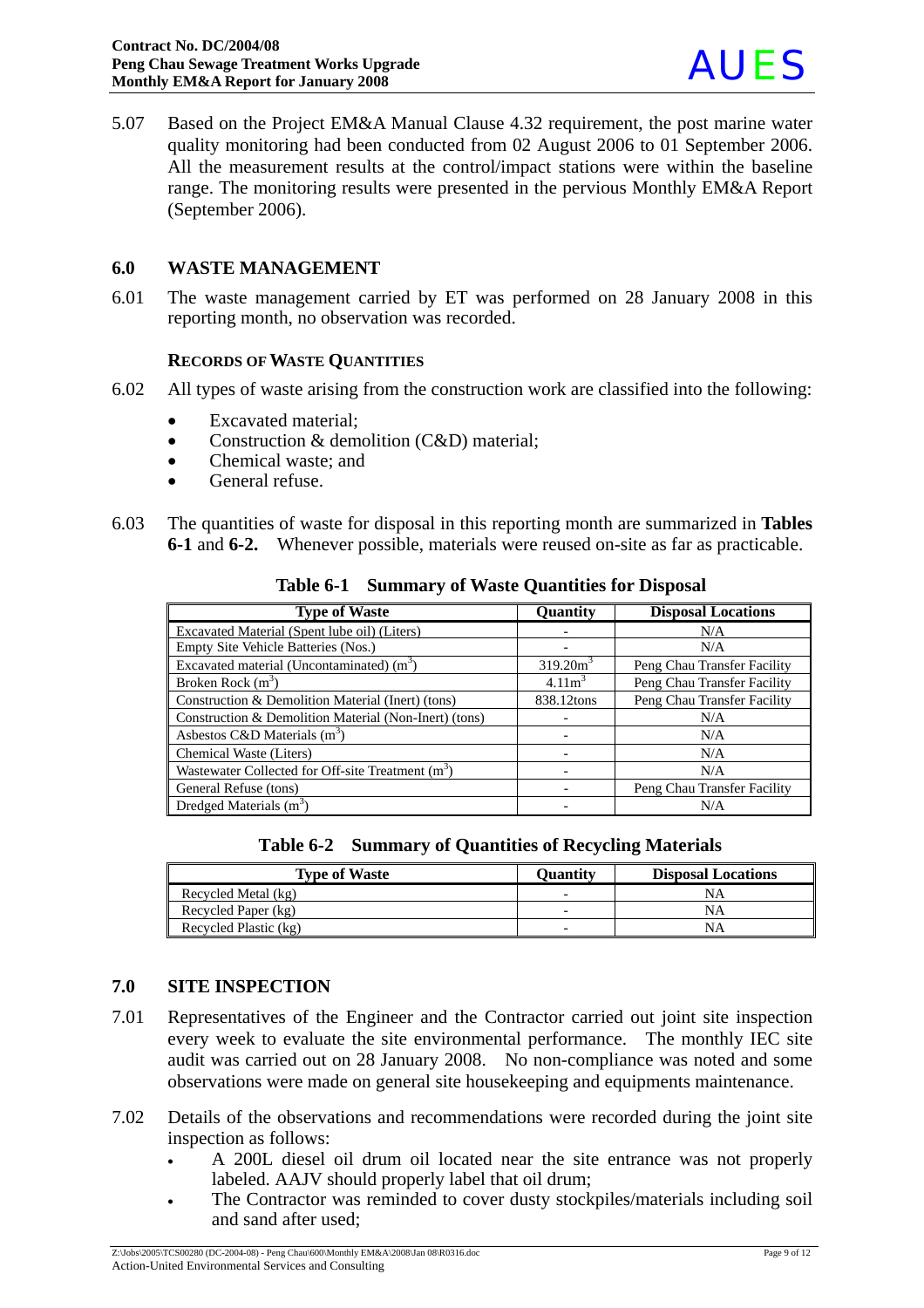

- Drip trays were provided for the chemical containers to prevent soil contamination;
- The Contractor was reminded to cover the chemical containers by impervious sheet when not being used; and
- The Contractor was reminded to remove stagnant water after raining.

## **8.0 ENVIRONMENTAL COMPLAINT AND NON-COMPLIANCE**

#### **ENVIRONMENTAL COMPLAINT AND PROSECUTION**

- 8.01 No environmental complaint was received in this reporting month. The statistical summary table of environmental complaint is presented in **Table 8-1**.
- 8.02 No environmental summons and prosecution was received in this reporting month.

| <b>Reporting Month</b>  | <b>Complaint Statistics</b> |                   |                         |  |  |
|-------------------------|-----------------------------|-------------------|-------------------------|--|--|
|                         | <b>Frequency</b>            | <b>Cumulative</b> | <b>Complaint Nature</b> |  |  |
| August – December 2005  |                             |                   | NA                      |  |  |
| January – December 2006 |                             |                   | NA                      |  |  |
| January – December 2007 |                             |                   | NΑ                      |  |  |
| January 2008            |                             |                   |                         |  |  |

**Table 8-1 Statistical Summary of Environmental Complaints**

#### **9.0 IMPLEMENTATION STATUS OF MITIGATION MEASURES**

- 9.01 AAJV has been implementing the required environmental mitigation measures according to the project Mitigation Implementation Schedule. The implementation schedule with mitigation measures is presented in the First Impact EM&A report.
- 9.02 A summary of environmental mitigation measures generally implemented by AAJV in this reporting month is presented as follows;

#### Water Quality

- Wastewater were appropriately treated by treatment facilities;
- Drainage channels were provided to convey run-off into the treatment facilities;
- Drainage systems were regularly and adequately maintained.

#### Landscaping

- Tree protection measures were provided to existing trees;
- No tree was unnecessarily lopped or felled.

#### Air Quality

- Vehicles were cleaned of mud and debris before leaving the site;
- Site vehicles were limited to within 15 km/hr;
- Public roads around the site entrance/exit had been kept clean and free from dust;
- Dust suppression measures were properly provided to reduce dust emission from stockpile.

#### Construction Noise

- Works and equipment were located to minimise noise nuisance from the nearest sensitive receiver;
- Idle equipments were either turned off or throttled down;
- Some of the Powered Mechanical Equipments were covered or shielded by appropriate acoustic materials if practicable.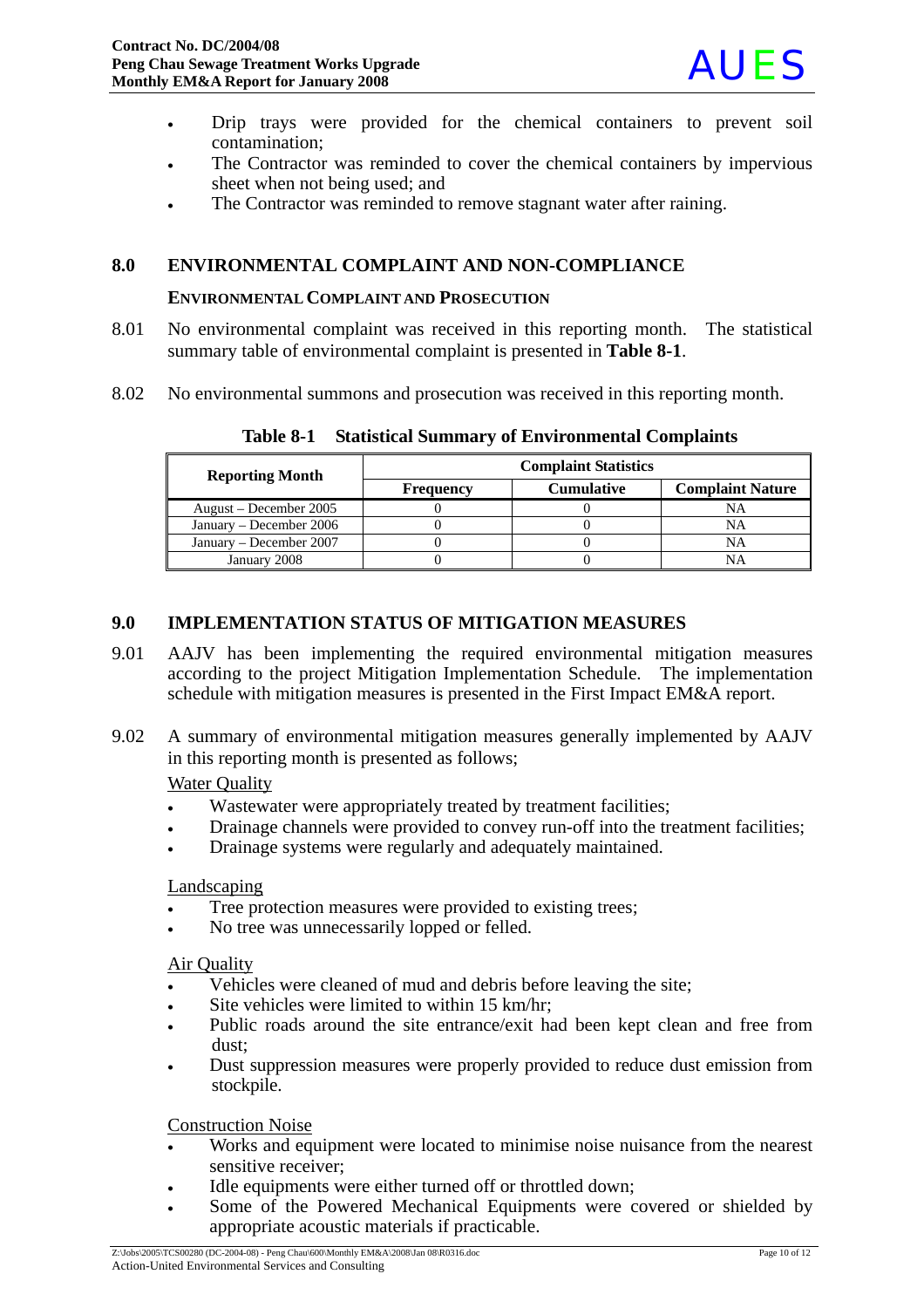

Waste and Chemical Management

- Wastes were properly segregated into inert and non-inert in appropriate containers/areas;
- Excavated materials were reused where practicable.
- A chemical waste storage area had been provided on site;

#### General

The site was generally kept tidy and clean.

#### **10.0 IMPACT FORECAST**

#### **KEY ISSUES FOR THE COMING MONTH**

- 10.01 Key issues to be considered in the coming month include:
	- Implementation of dust suppression measures at all times;
	- Potential fugitive dust quality impact due to dry/windy season (November to March) from the dry/loose/exposure soil surface/dusty material;
	- Disposal of empty engine oil containers within site area;
	- Ensure dust suppression measures are implemented properly;
	- Management of chemical wastes;
	- Follow-up of improvement on general waste management issues; and
	- Implementation of construction noise preventative control measures.
- 10.02 The tentative 3-month rolling program is presented in **Appendix H**.

#### **11.0 CONCLUSION**

11.01 The EM&A program in **January 2008** was undertaken in compliance with the EM&A manual for the Peng Chau Sewage Treatment Works Upgrade. A summary of environmental compliance of air quality, construction noise and marine water quality in this reporting month are presented in **Table 11-1**.

| <b>Env. Quality</b>   | <b>Parameters</b>   |                          | <b>Compliance % Investigation &amp; Corrective Actions</b> |
|-----------------------|---------------------|--------------------------|------------------------------------------------------------|
| Air Quality           | 1-Hour TSP          | 100                      | Not Required for 100% Compliance                           |
|                       | 24-Hour TSP         | 100                      | Not Required for 100% Compliance                           |
| Noise                 | Leg (30min) Daytime | 100                      | Not Required for 100% Compliance                           |
| Marine Water Quality* |                     | $\overline{\phantom{0}}$ |                                                            |

**Table 11-1 Summary of the Exceedances for Impact Monitoring**

Note: \* No marine water quality impact monitoring was required since all marine based construction activities were completed on 01 August 2006.

- 11.02 No Action/Limit Level exceedance of 1-Hour and 24-Hour TSP measurements were recorded in this reporting month.
- 11.03 All noise levels measured at AN1 were below the Limit level and no complaint (Action Level) was received in this reporting month.
- 11.04 No marine water quality impact monitoring was required in this reporting month during the course of marine works was completed on 01 August 2006.
- 11.05 Based on the EM&A Manual Clause 4.32, the post marine water quality monitoring was carried out from 02 August 2006 to 01 September 2006. All the monitoring results in the control/impact stations were within the baseline range. The monitoring results and graphical plot were present in pervious Monthly EM&A Report (September 2006).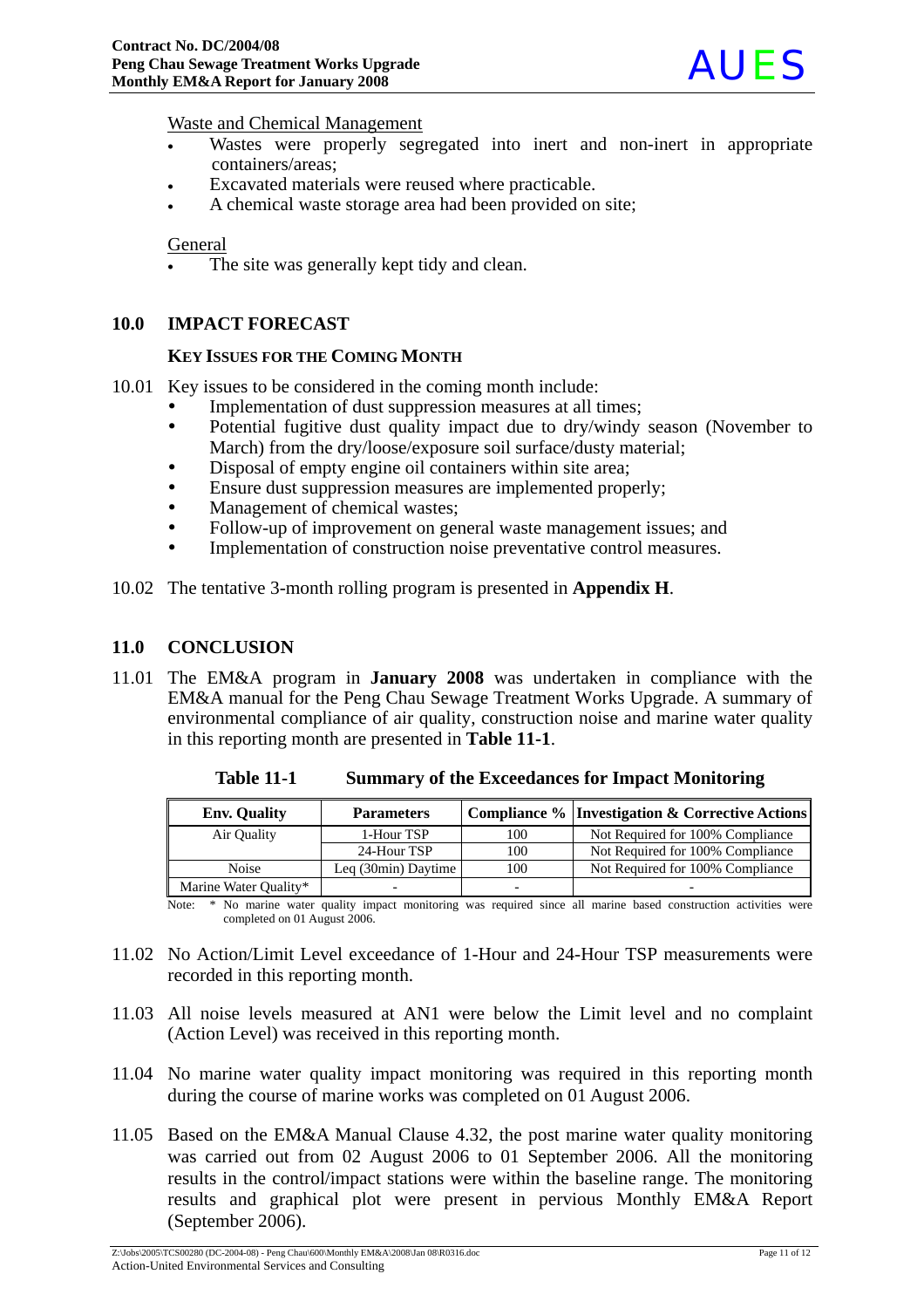11.06 No environmental complaint or summons was received in this reporting month.

#### **RECOMMENDATIONS**

- 11.07 Based on the IEC site inspection records on 28 January 2008, the following key recommendations are pertinent:
	- A 200L diesel oil drum oil located near the site entrance was not properly labeled. AAJV should properly label that oil drum;
	- The Contractor was reminded to cover dusty stockpiles/materials including soil and sand after used;
	- Drip trays were provided for the chemical containers to prevent soil contamination;
	- The Contractor was reminded to cover the chemical containers by impervious sheet when not being used; and
	- The Contractor was reminded to remove stagnant water after raining.
- 11.08 The ET will continue to implement the EM&A program and audit the implementation of the environmental mitigation measures.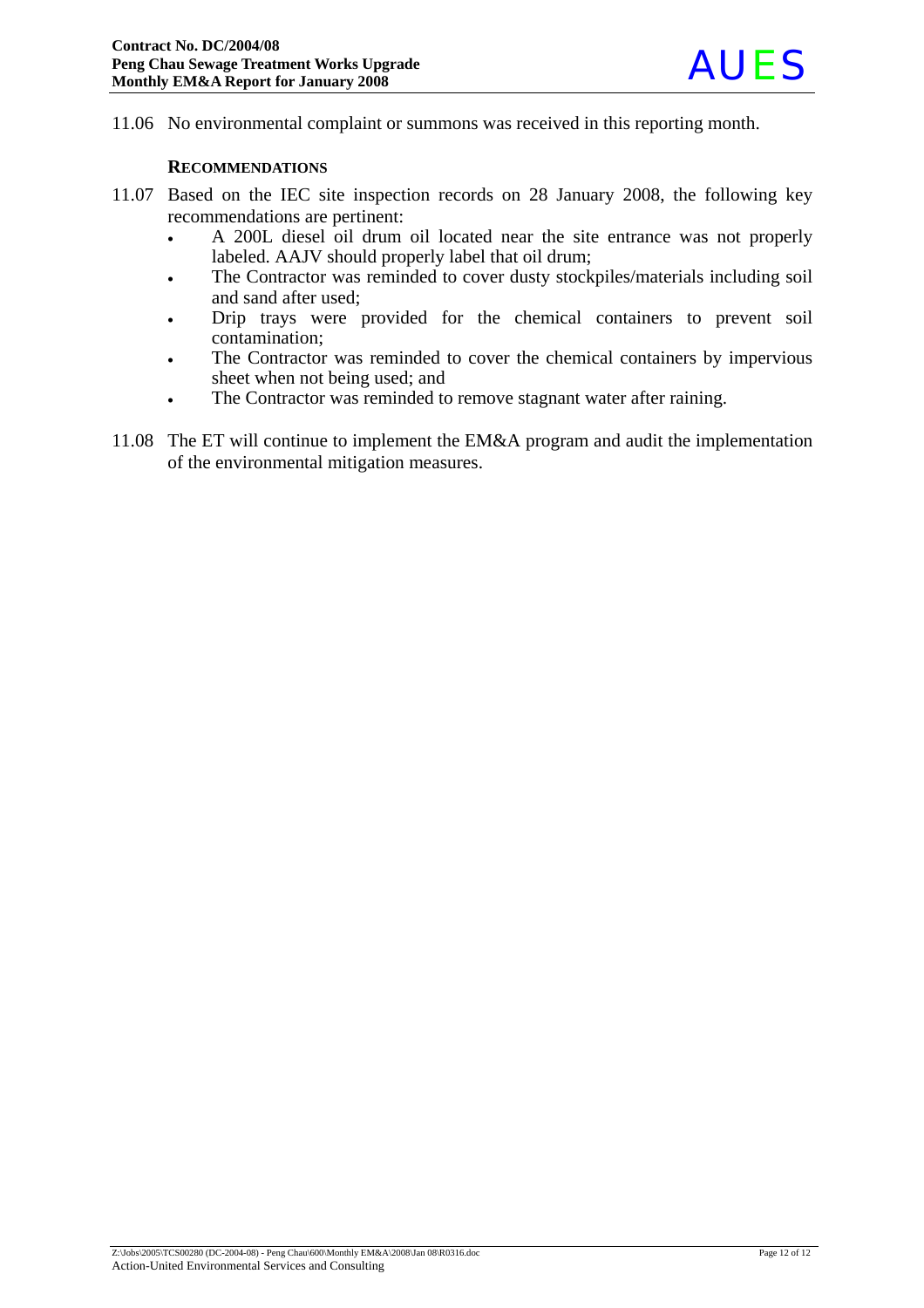

**Appendix A** 

**Project Site Layout**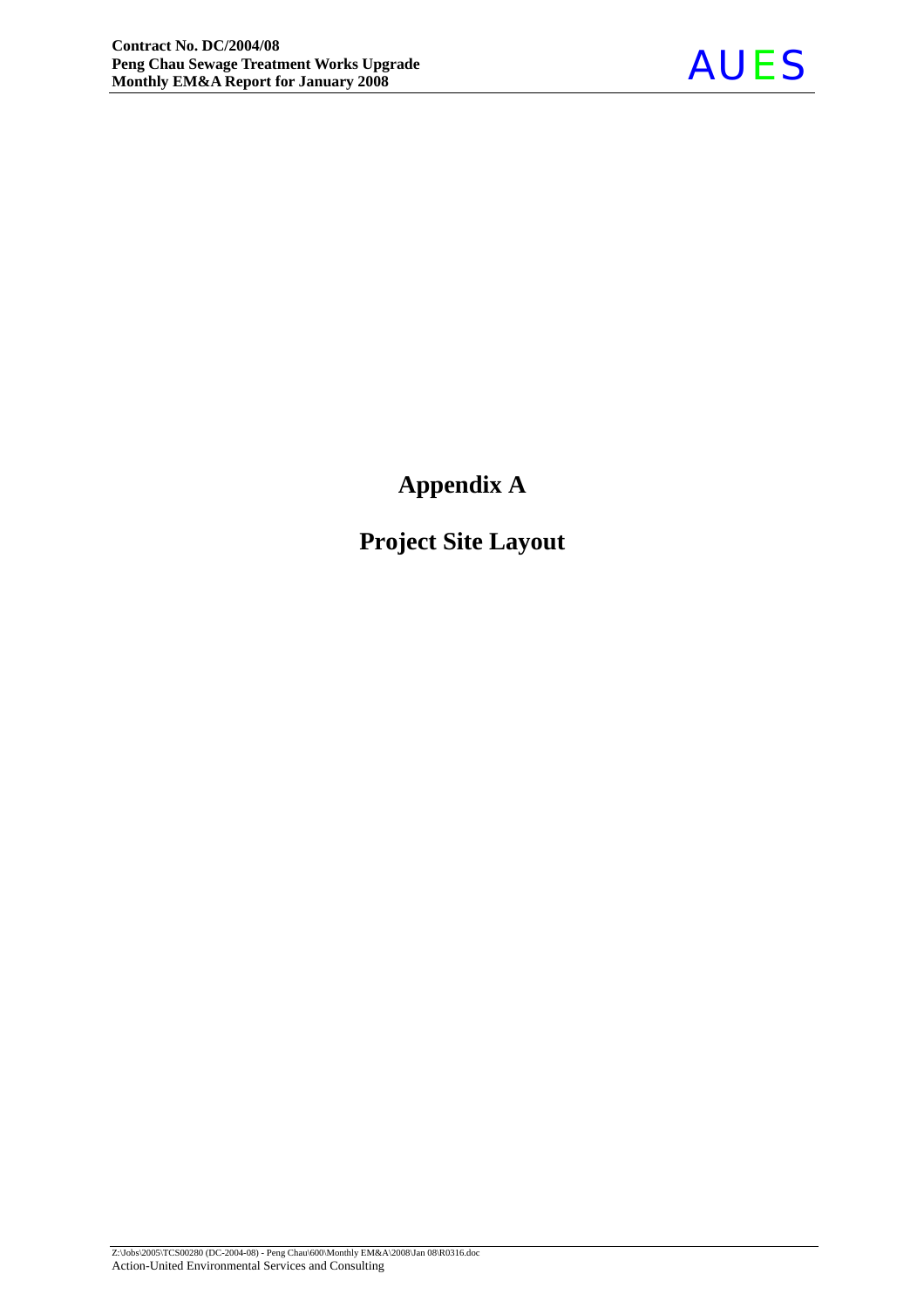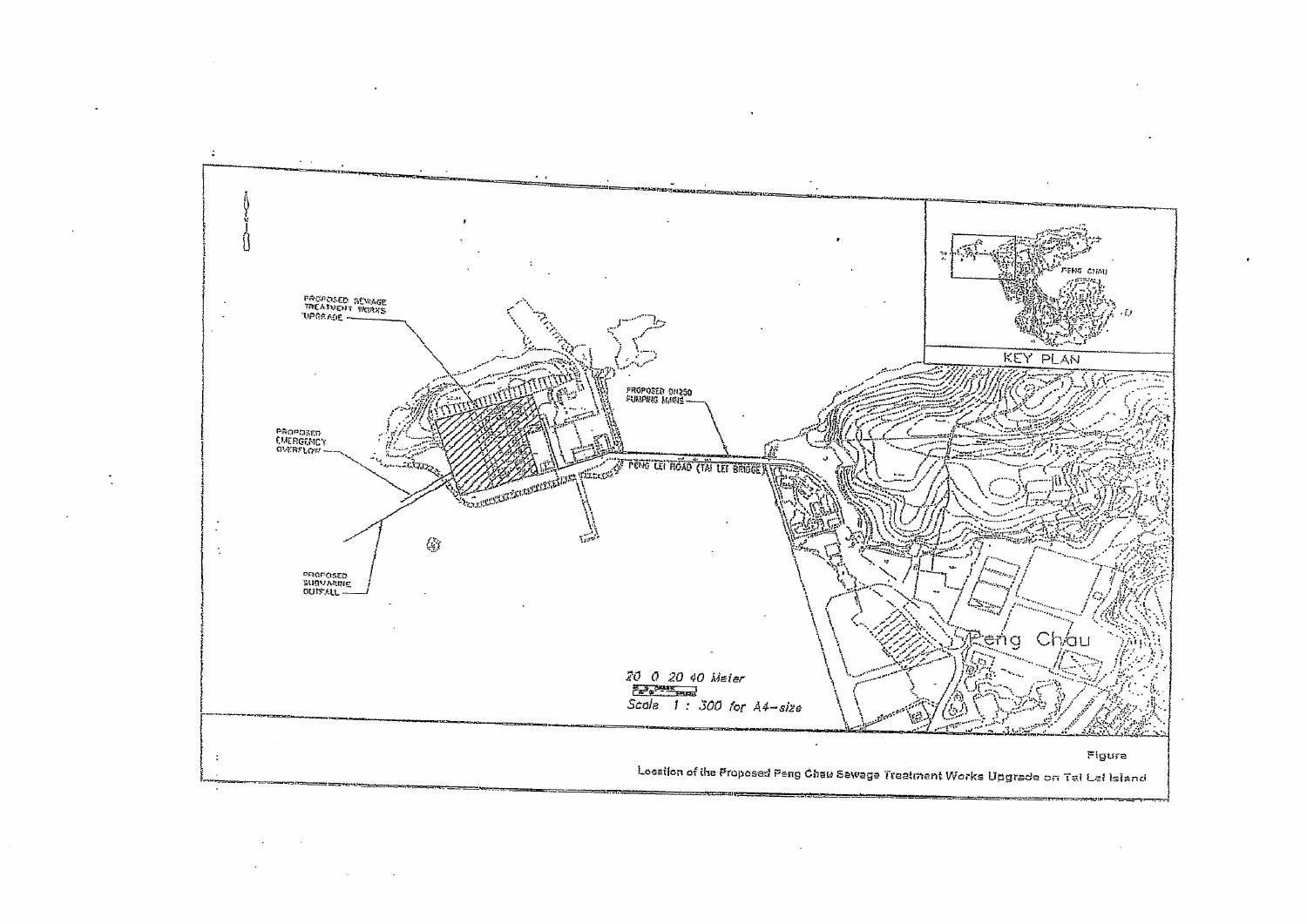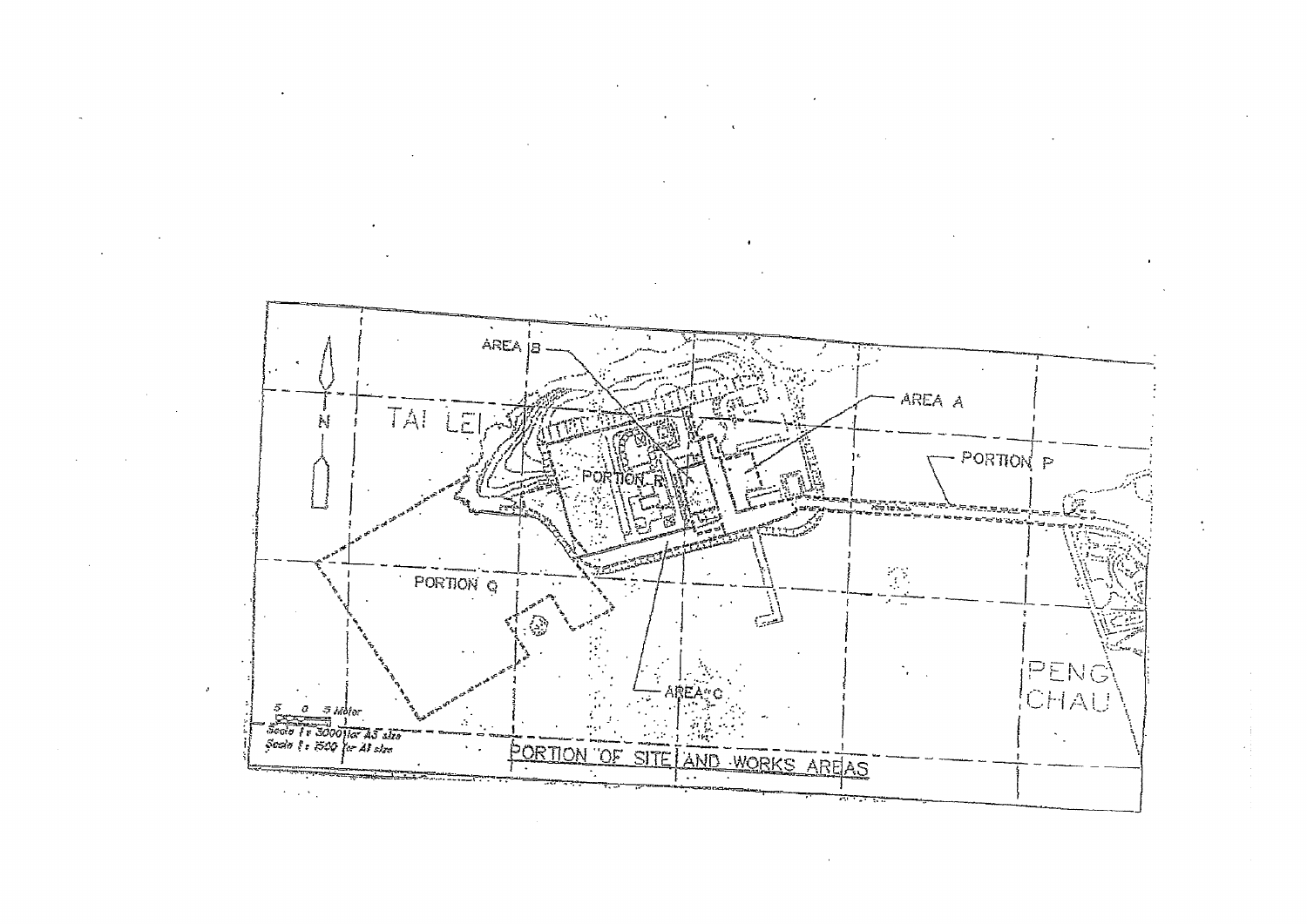

# **Appendix B**

# **Environmental Organization Structure**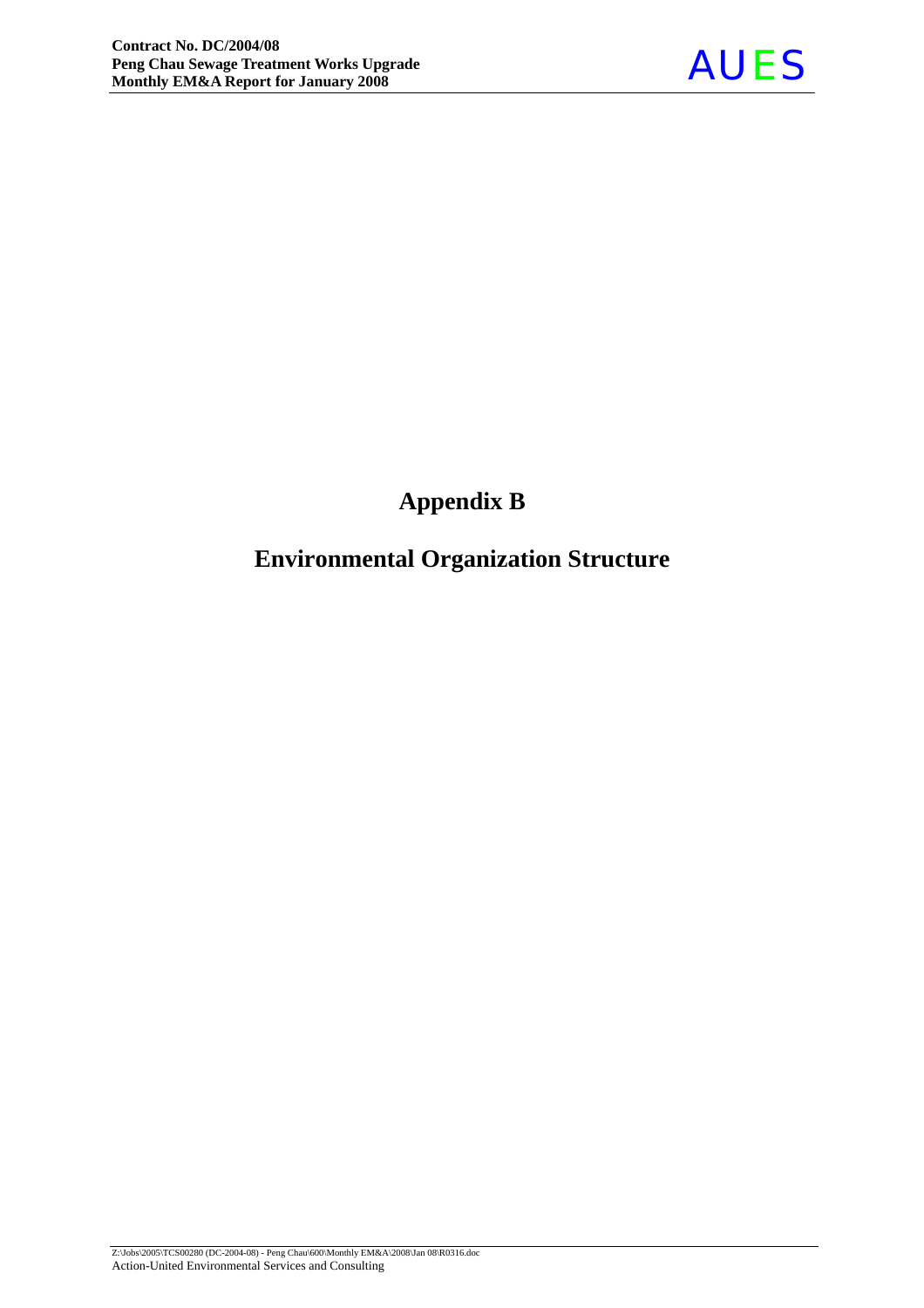| Organization    | <b>Project Role</b>                     | <b>Designation</b>                        | Name of Key Staff            | Tel No.   | Fax No.   |
|-----------------|-----------------------------------------|-------------------------------------------|------------------------------|-----------|-----------|
| <b>DSD</b>      | Employer                                | Permit Holder                             | Ir. David Leung<br>2594-7281 |           | 2827-8526 |
|                 |                                         | Project Engineer                          | Ms. Angela Wong              | 2428-2332 | 2424-9114 |
| <b>CDM</b>      | Engineer's<br>Representative            | Resident Engineer                         | Mr. Alfred Cheung            | 2983-9303 | 2983-9843 |
|                 |                                         | <b>ARE</b>                                | Mr. Alex Yeung               | 2983-9303 | 2983-9843 |
| <b>BMT</b> Asia | Independent<br>Environmental<br>Checker | <b>IEC</b>                                | Mr. Antony Wong              | 2815-2221 | 2815-3377 |
|                 |                                         | <b>IEC'S</b> Representative               | Mr. Benny Ng                 | 2815-2221 | 2815-3377 |
|                 |                                         | Project Manager                           | Mr. William Chan             | 2983-0092 | 2983-0381 |
| Acciona-ATAL    | Main Contractor                         | Site Agent                                | To be Advised                | 2983-0092 | 2983-0381 |
| <b>AUES</b>     | Contractor's<br>Environmental<br>Team   | <b>Environmental Team</b><br>Leader (ETL) | Mr. Ken Wong                 | 2959-6059 | 2959-6079 |
|                 |                                         | Project Supervisor                        | Mr. Benjamin Tam             | 2959-6059 | 2959-6079 |

## **Contact Details of Key Personnel**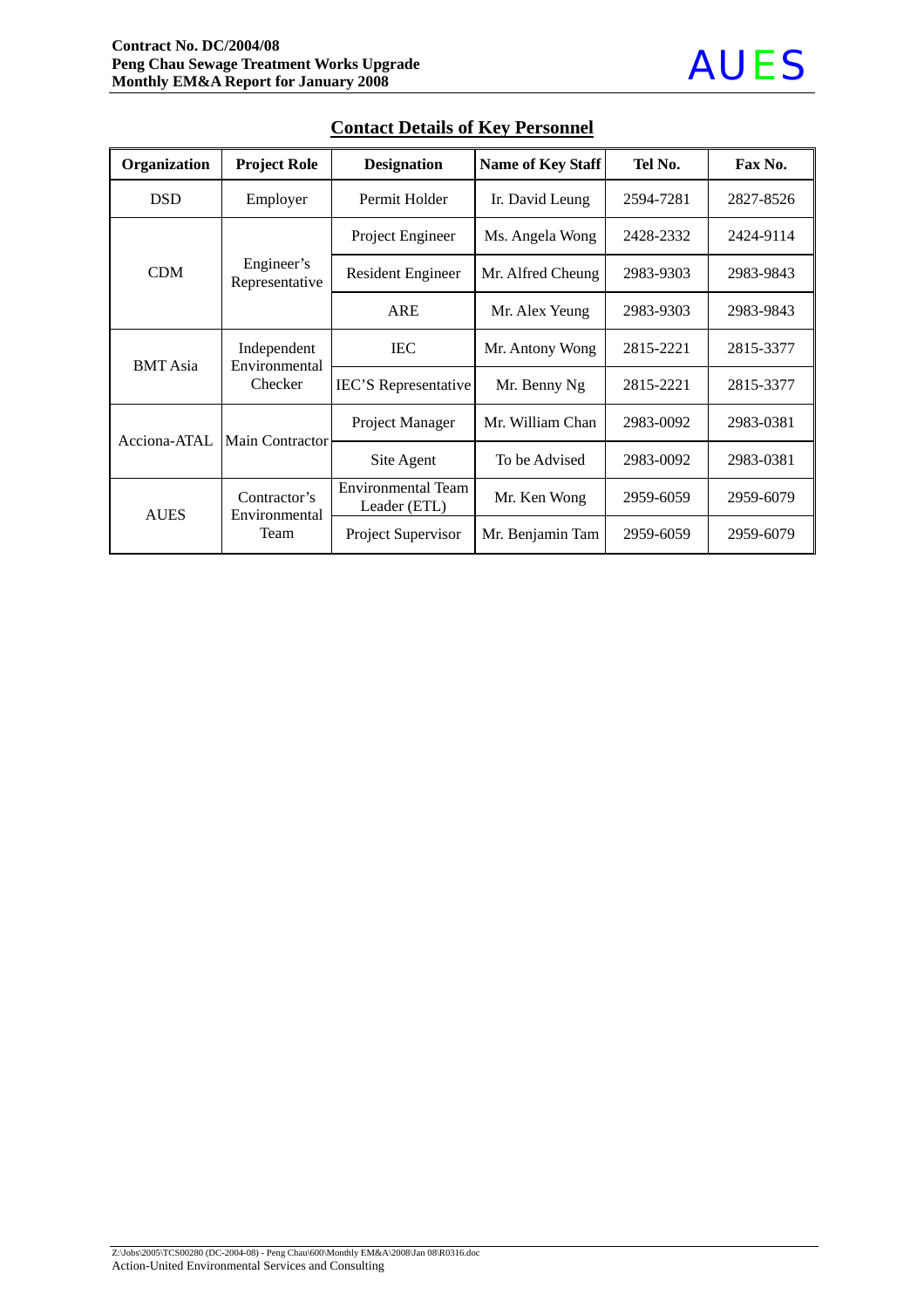

# **Appendix C**

# **Locations of Designated Monitoring Stations**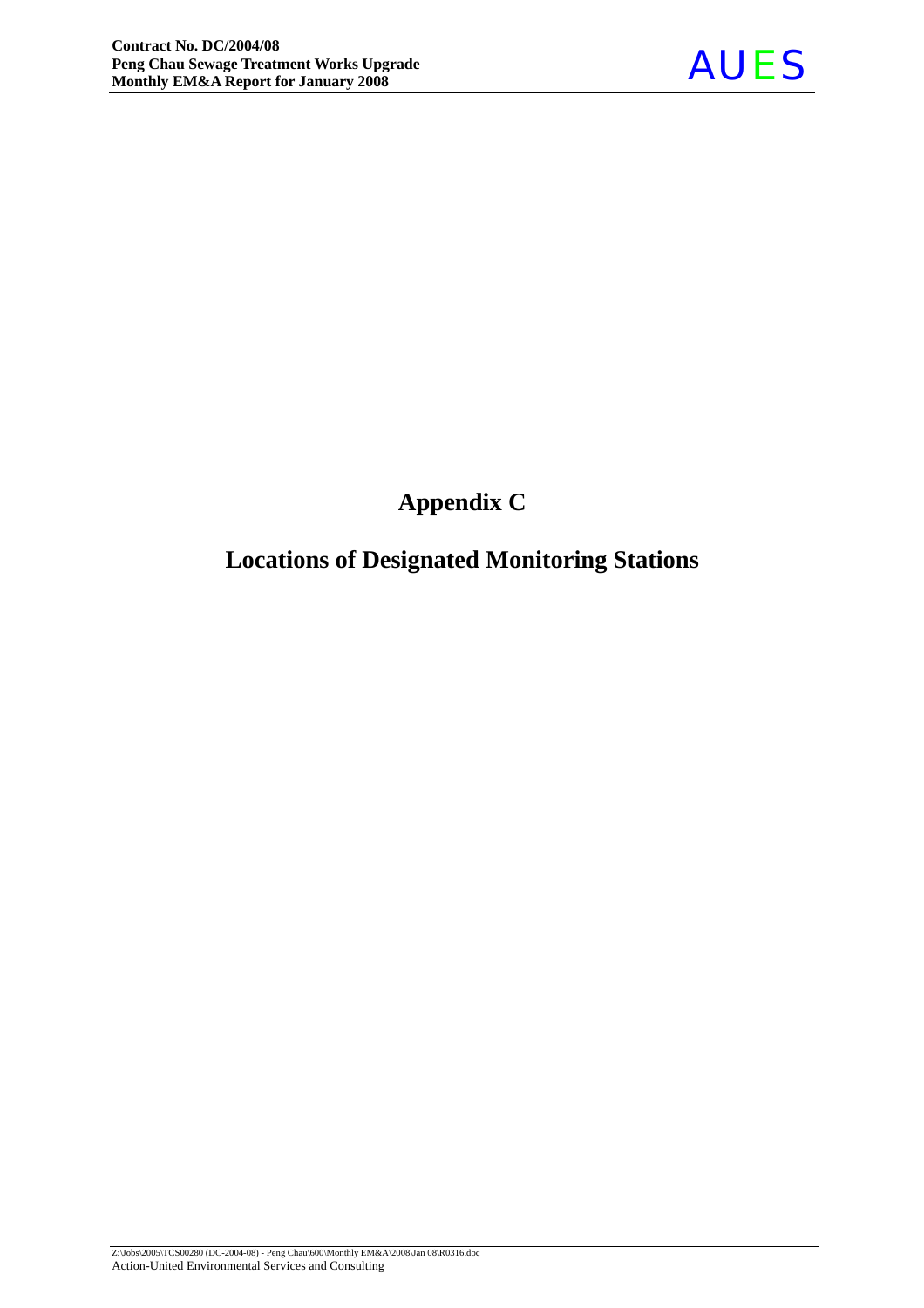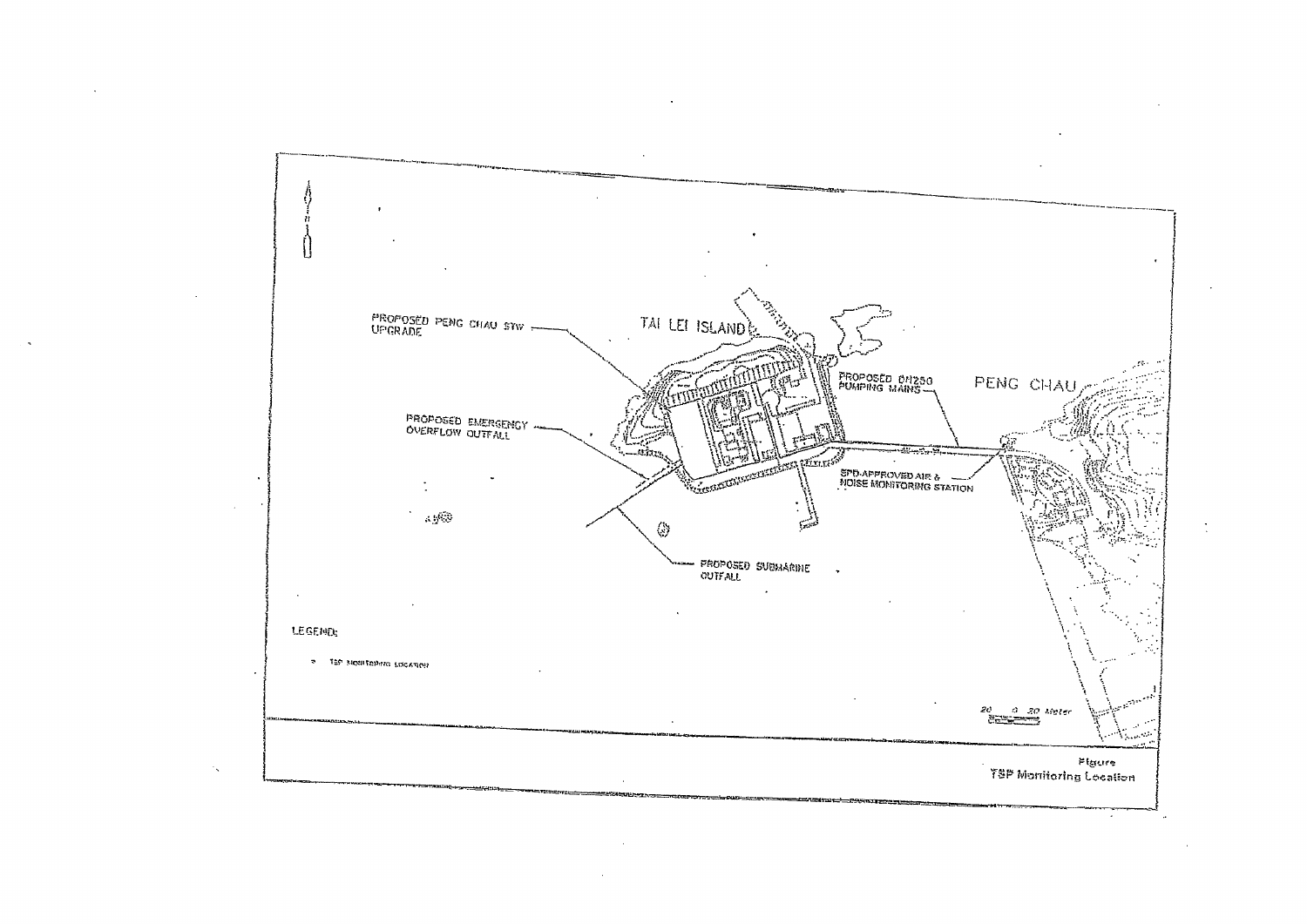

 $\sim$ i<br>San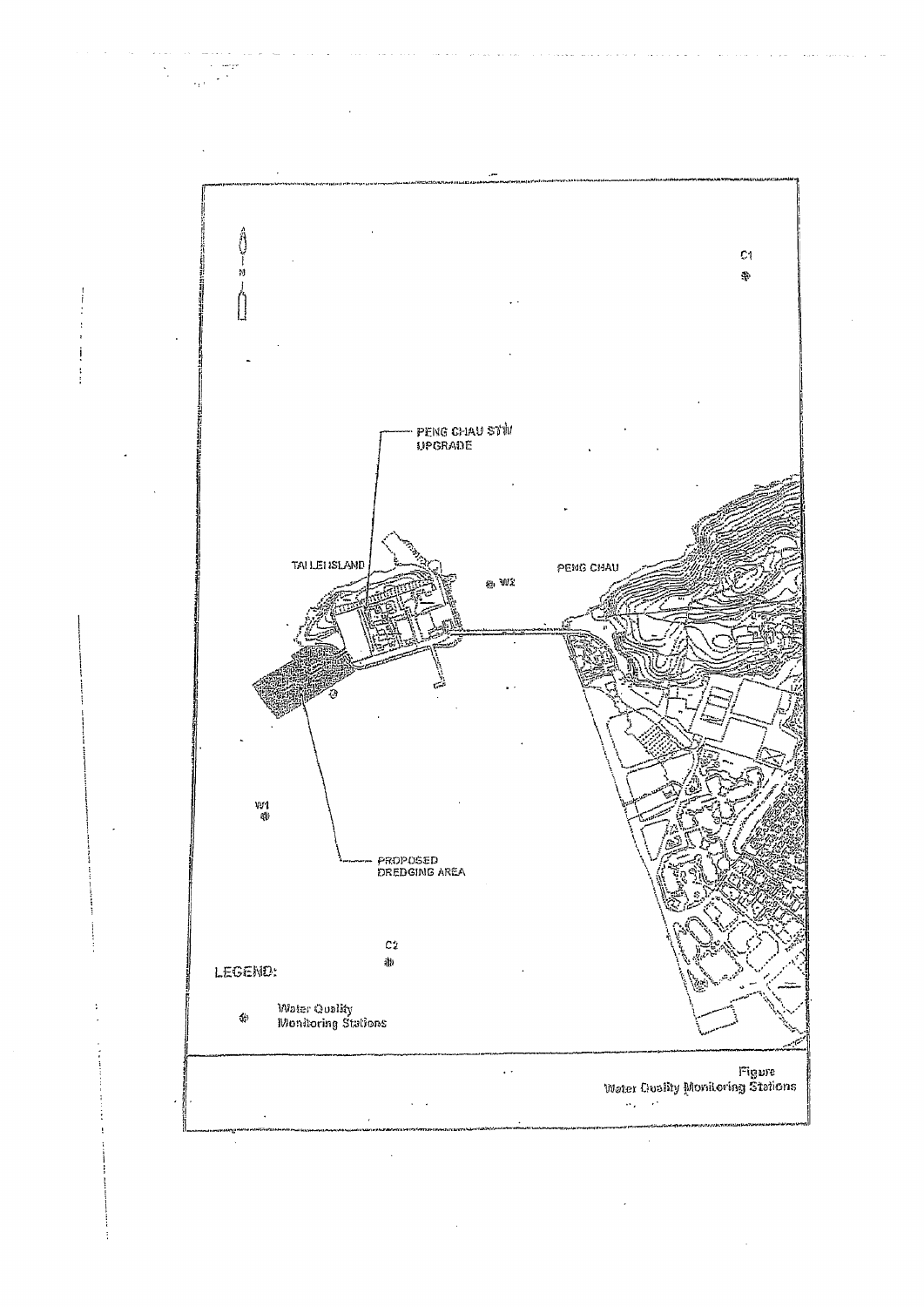

# **Appendix D**

# **Equipment Calibration Certificates**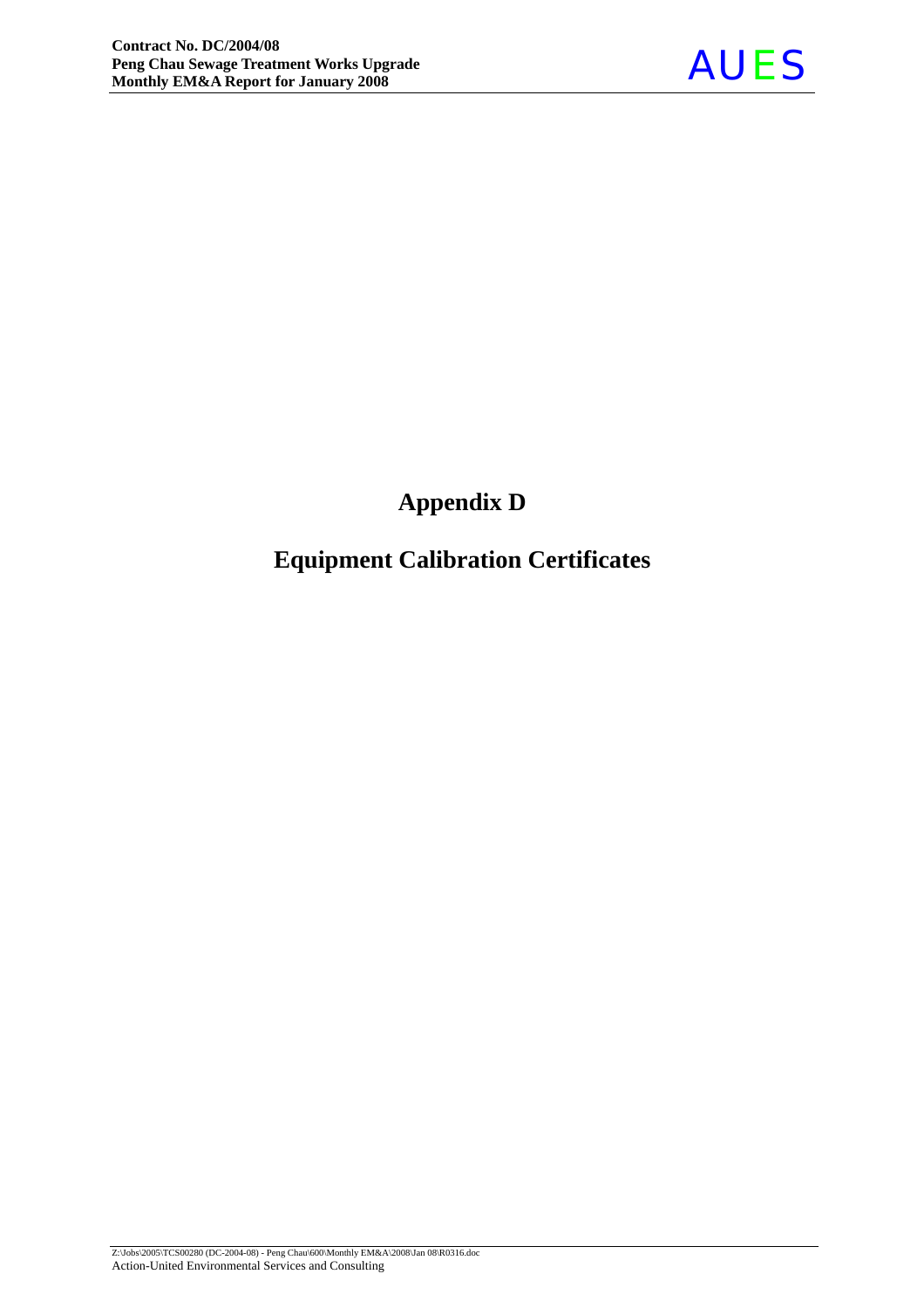#### **Equipment Calibration List for Peng Chau Sewage Treatment Works Upgrade Project**

| <b>Item</b>    | Aspect       | <b>Description of Equipment</b>                     | <b>Serial No.</b> | Date of<br><b>Calibration</b> | Date of Next<br><b>Calibration</b> |
|----------------|--------------|-----------------------------------------------------|-------------------|-------------------------------|------------------------------------|
| 1              | Air          | Greasby Anderson GMWS2310 High Volume<br>Sampler    | AN1               | $07$ Nov $07$                 | 07 Feb 08                          |
| $\overline{2}$ |              | Sibata LD-3                                         | 362337            | 25 Jun 07                     | 25 Jun 08                          |
| 3              |              | Bruel & Kjaer 4231 Acoustical Calibrator            | 2292168           | 16 Apr 07                     | 16 Apr 08                          |
| 4              | <b>Noise</b> | Bruel & Kjaer 2238 Integrating Sound Level<br>Meter | 2285721           | 16 Apr 07                     | 16 Apr 08                          |

Note:\* Calibration certificates will only be provided if monitoring equipment is re-calibrated or new.

*No marine* w*ater quality impact monitoring was required in this reporting period, since all marine based construction activities were completed on 01 August 2006. Post marine water quality monitoring was carried out from 02 August to 01 September 2006. Therefore, no water quality monitoring equipments calibration certificate was enclosed in this Monthly EM&A Report.*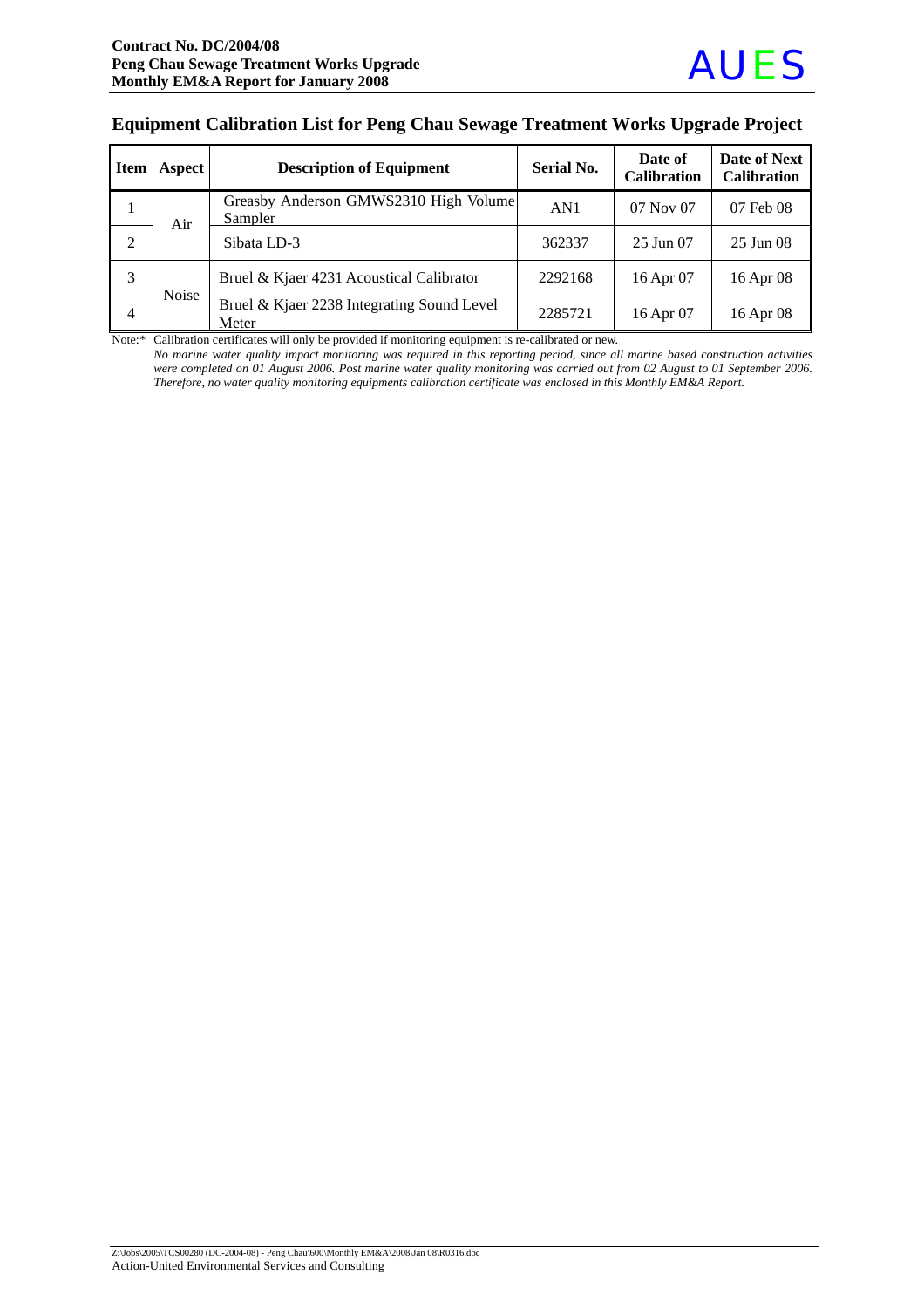

# **Appendix E**

# **Impact Monitoring Schedules**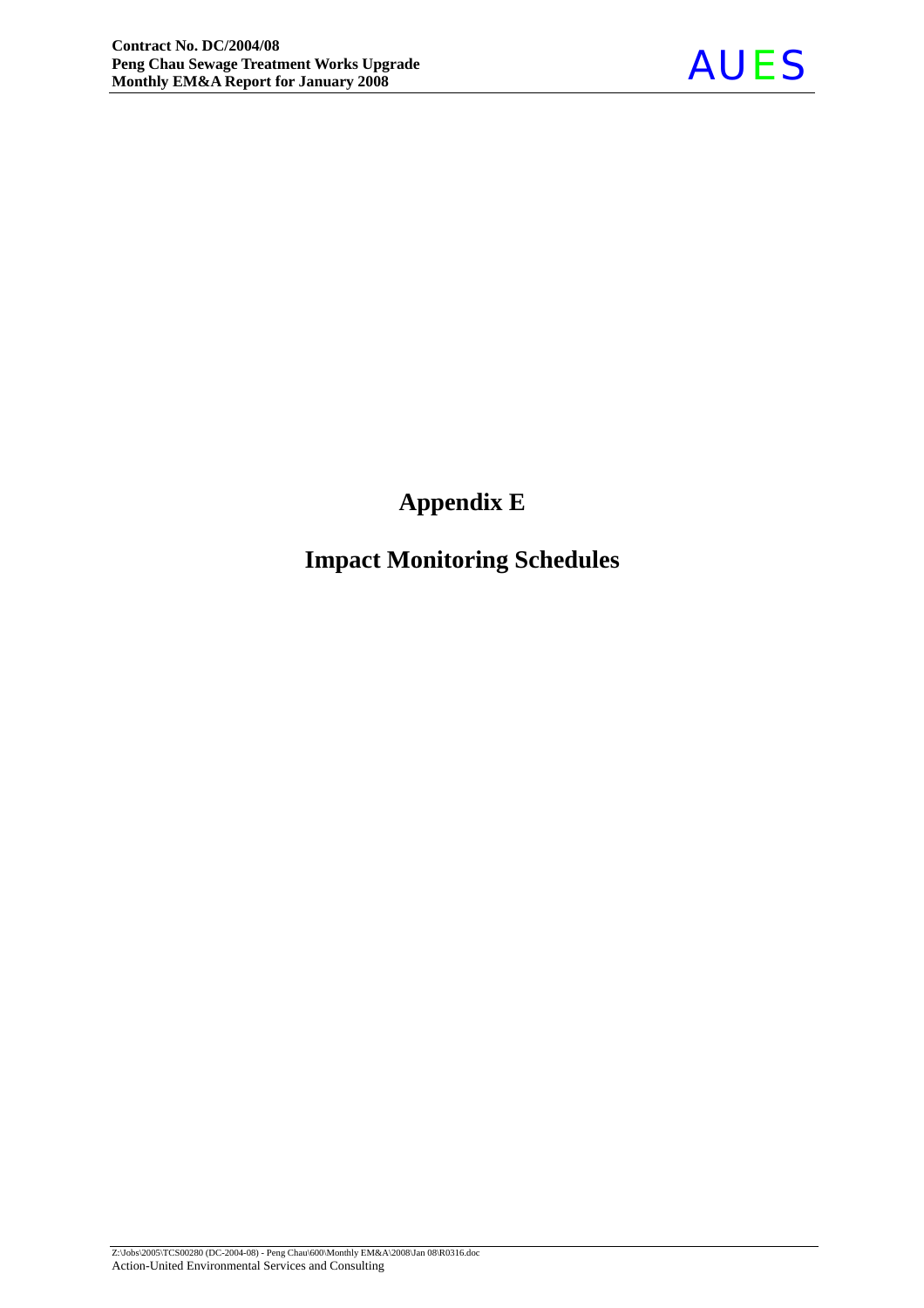

| <b>Date</b>     |     | <b>Dust Monitoring</b> |             | <b>Noise Monitoring</b> |  |
|-----------------|-----|------------------------|-------------|-------------------------|--|
|                 |     | 1-Hour TSP             | 24-Hour TSP |                         |  |
| 26-Dec-07       | Wed |                        |             |                         |  |
| 27-Dec-07       | Thu |                        |             |                         |  |
| 28-Dec-07       | Fri |                        |             |                         |  |
| 29-Dec-07       | Sat |                        |             |                         |  |
| 30-Dec-07       | Sun |                        |             |                         |  |
| 31-Dec-07       | Mon |                        |             |                         |  |
| $1-Jan-08$      | Tue |                        |             |                         |  |
| $2-Jan-08$      | Wed |                        |             |                         |  |
| $3-Jan-08$      | Thu |                        |             |                         |  |
| $4-Jan-08$      | Fri |                        |             |                         |  |
| $5-Ian-08$      | Sat |                        |             |                         |  |
| $6$ -Jan $-08$  | Sun |                        |             |                         |  |
| $7-Jan-08$      | Mon |                        |             |                         |  |
| 8-Jan-08        | Tue |                        |             |                         |  |
| 9-Jan-08        | Wed |                        |             |                         |  |
| $10$ -Jan-08    | Thu |                        |             |                         |  |
| $11-Jan-08$     | Fri |                        |             |                         |  |
| $12-Jan-08$     | Sat |                        |             |                         |  |
| 13-Jan-08       | Sun |                        |             |                         |  |
| $14$ -Jan-08    | Mon |                        |             |                         |  |
| $15$ -Jan-08    | Tue |                        |             |                         |  |
| 16-Jan-08       | Wed |                        |             |                         |  |
| $17$ -Jan-08    | Thu |                        |             |                         |  |
| 18-Jan-08       | Fri |                        |             |                         |  |
| $19-Jan-08$     | Sat |                        |             |                         |  |
| $20$ -Jan- $08$ | Sun |                        |             |                         |  |
| $21-Jan-08$     | Mon |                        |             |                         |  |
| $22-Jan-08$     | Tue |                        |             |                         |  |
| $23$ -Jan-08    | Wed |                        |             |                         |  |
| $24$ -Jan-08    | Thu |                        |             |                         |  |
| $25$ -Jan-08    | Fri |                        |             |                         |  |

#### **Impact Monitoring Schedules in this Reporting Period**

*No Water Quality Monitoring was required in this reporting period, since all marine based construction activities were completed on 01 August 2006. Post Water Quality was carried out from 02 August to 01 September 2006, monitoring results were presented in the pervious Monthly EM&A Report (September 2006)* 

| <b>Monitoring Day</b>    |
|--------------------------|
| Sunday or Public Holiday |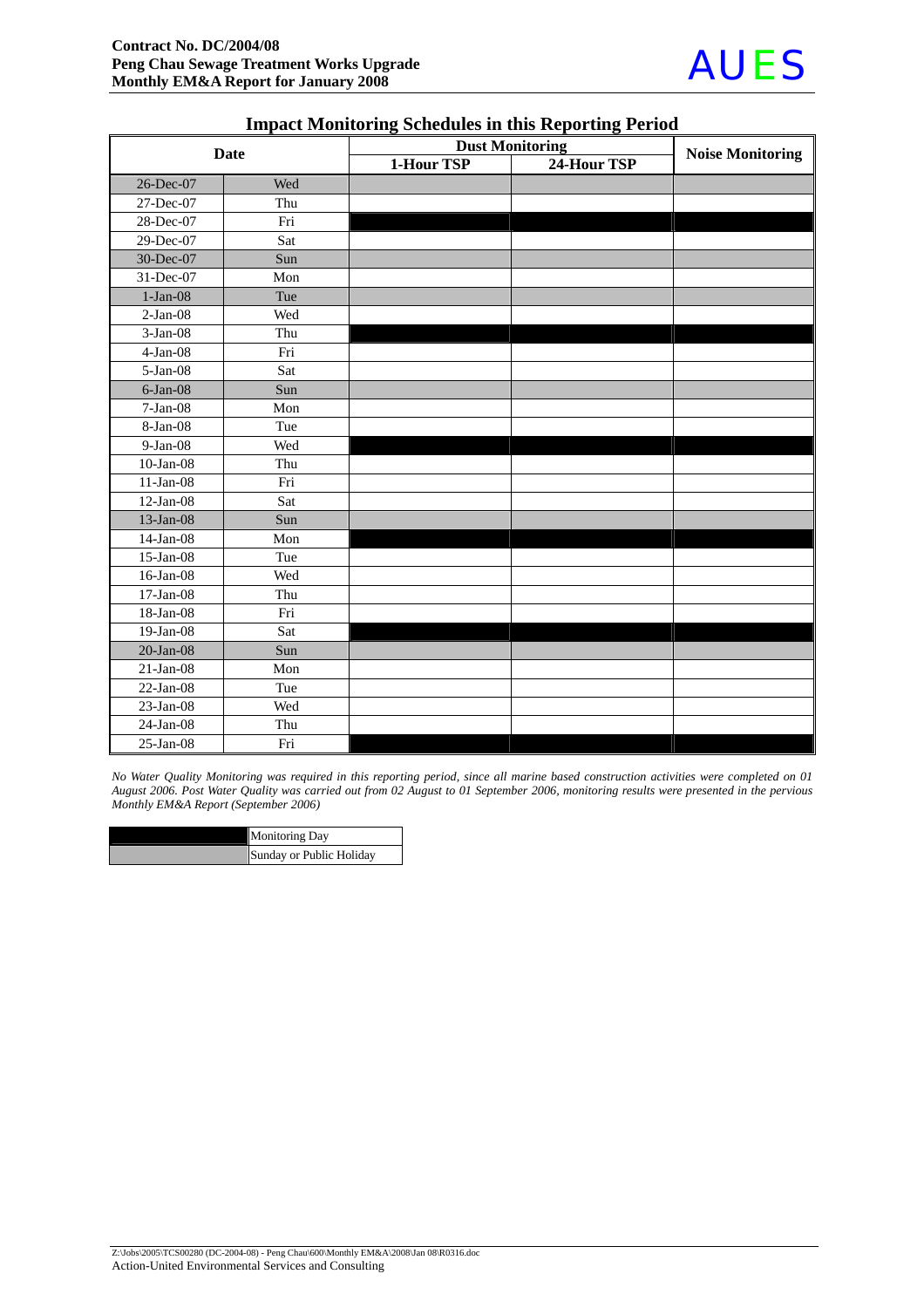

## **Impact Monitoring Schedules in the Next Reporting Period**

| <b>Date</b>    |     | <b>Dust Monitoring</b> | <b>Noise Monitoring</b> |  |
|----------------|-----|------------------------|-------------------------|--|
|                |     | 1-Hour TSP             | 24-Hour TSP             |  |
| 26-Jan-08      | Sat |                        |                         |  |
| $27$ -Jan-08   | Sun |                        |                         |  |
| 28-Jan-08      | Mon |                        |                         |  |
| $29$ -Jan-08   | Tue |                        |                         |  |
| 30-Jan-08      | Wed |                        |                         |  |
| 31-Jan-08      | Thu |                        |                         |  |
| 1-Feb-08       | Fri |                        |                         |  |
| 2-Feb-08       | Sat |                        |                         |  |
| 3-Feb-08       | Sun |                        |                         |  |
| $4$ -Feb $-08$ | Mon |                        |                         |  |
| 5-Feb-08       | Tue |                        |                         |  |
| 6-Feb-08       | Wed |                        |                         |  |
| 7-Feb-08       | Thu |                        |                         |  |
| 8-Feb-08       | Fri |                        |                         |  |
| 9-Feb-08       | Sat |                        |                         |  |
| 10-Feb-08      | Sun |                        |                         |  |
| 11-Feb-08      | Mon |                        |                         |  |
| 12-Feb-08      | Tue |                        |                         |  |
| 13-Feb-08      | Wed |                        |                         |  |
| 14-Feb-08      | Thu |                        |                         |  |
| 15-Feb-08      | Fri |                        |                         |  |
| 16-Feb-08      | Sat |                        |                         |  |
| 17-Feb-08      | Sun |                        |                         |  |
| 18-Feb-08      | Mon |                        |                         |  |
| 19-Feb-08      | Tue |                        |                         |  |
| 20-Feb-08      | Wed |                        |                         |  |
| 21-Feb-08      | Thu |                        |                         |  |
| 22-Feb-08      | Fri |                        |                         |  |
| 23-Feb-08      | Sat |                        |                         |  |
| 24-Feb-08      | Sun |                        |                         |  |
| 25-Feb-08      | Mon |                        |                         |  |

| <b>Monitoring Day</b>    |
|--------------------------|
| Sunday or Public Holiday |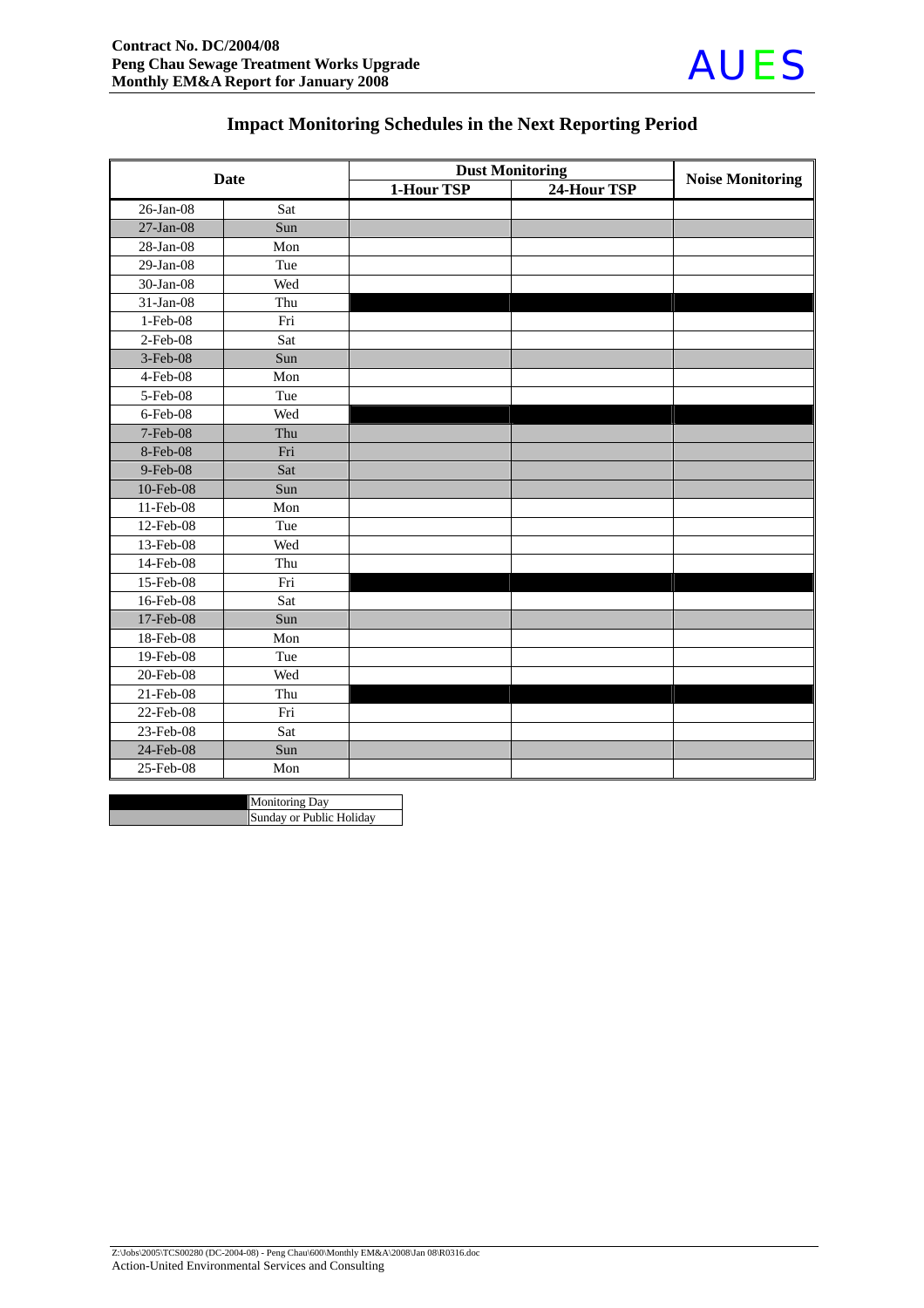

# **Appendix F**

# **Graphical Plots of Air Quality and Construction Noise Monitoring Results**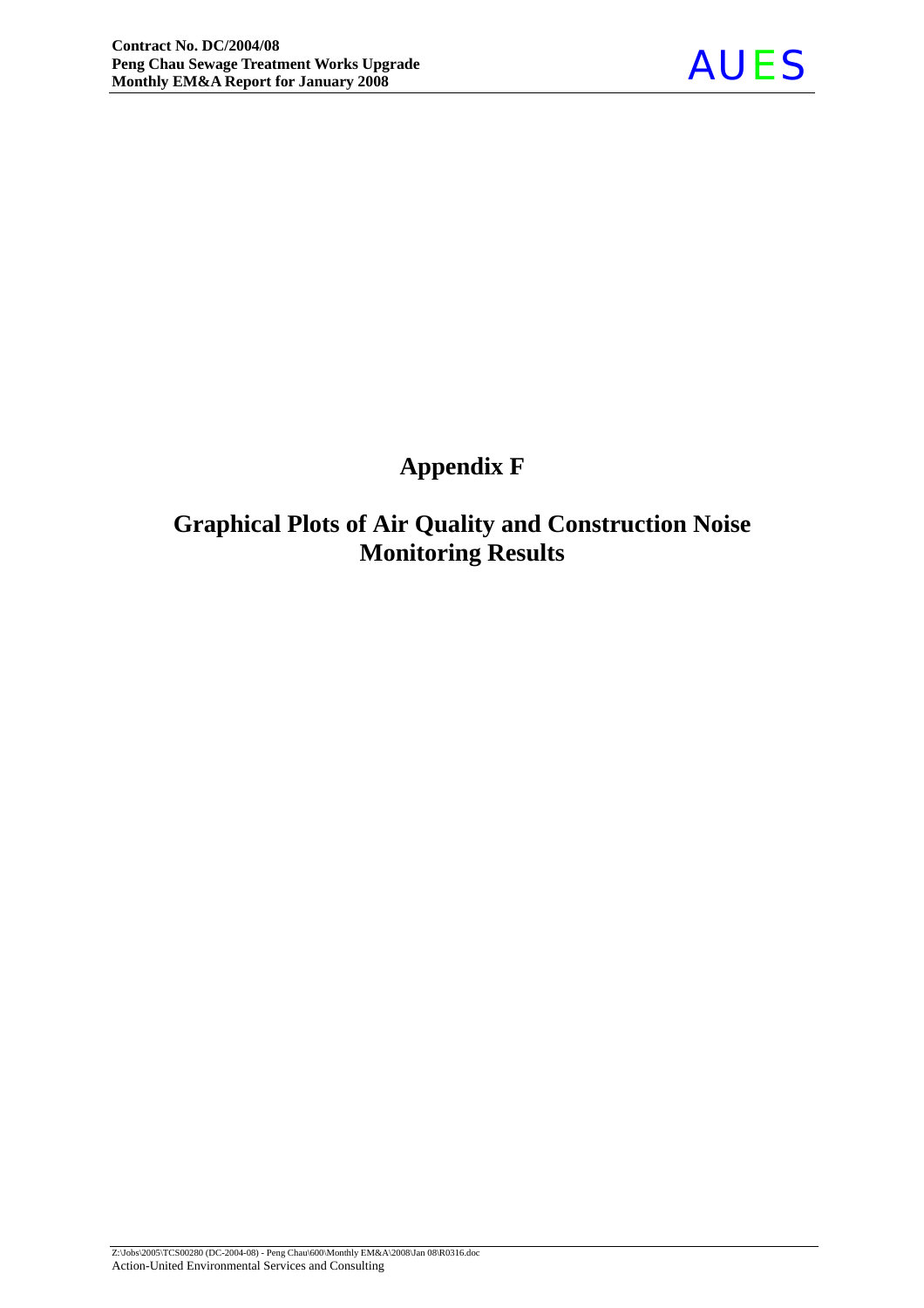**Contract No. DC/2004/08 Peng Chau Sewage Treatment Works Upgrade Monthly EM&A Report for January 2008**



# AUES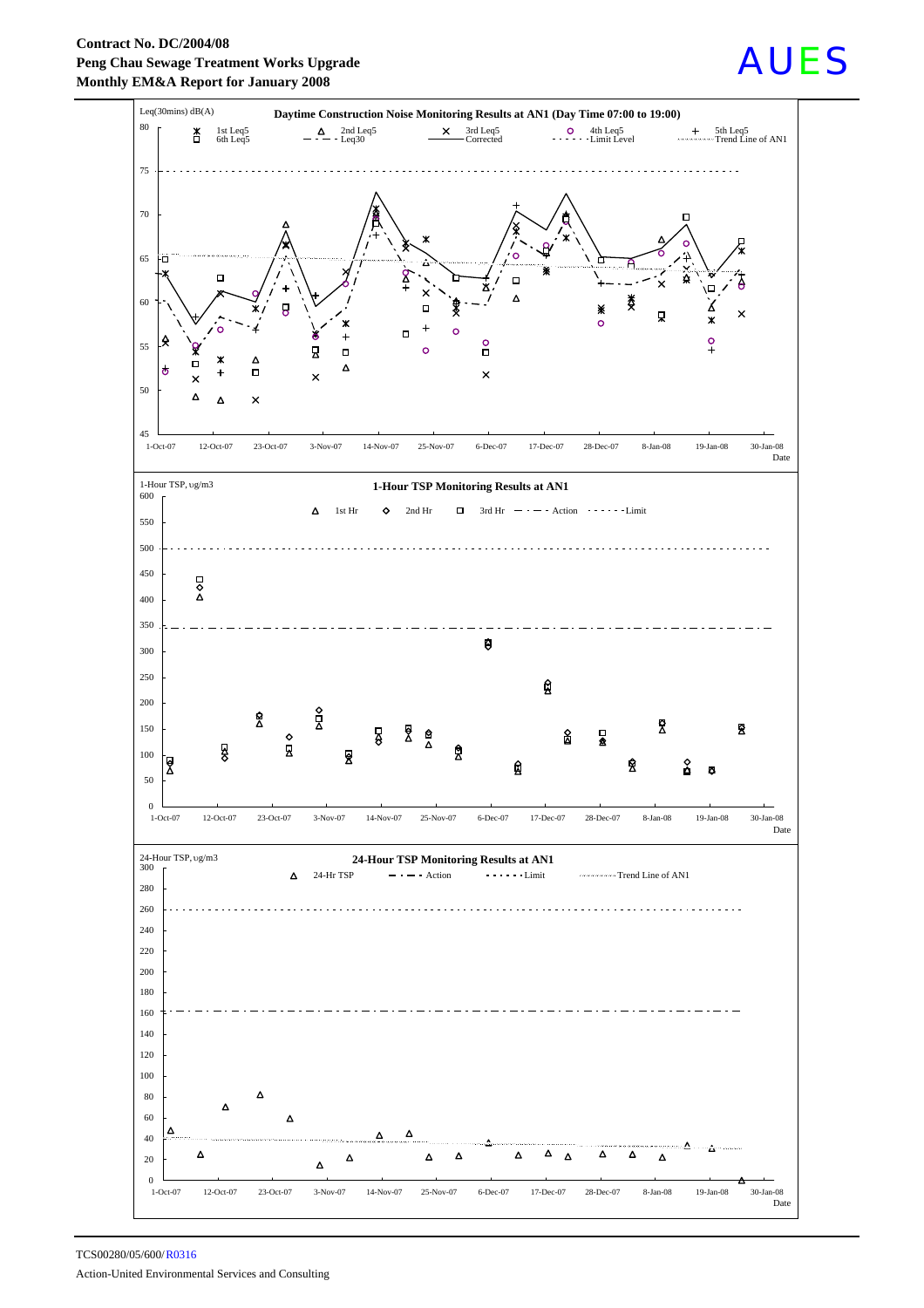

# **Appendix G**

# **Meteorological Data in the Reporting Period**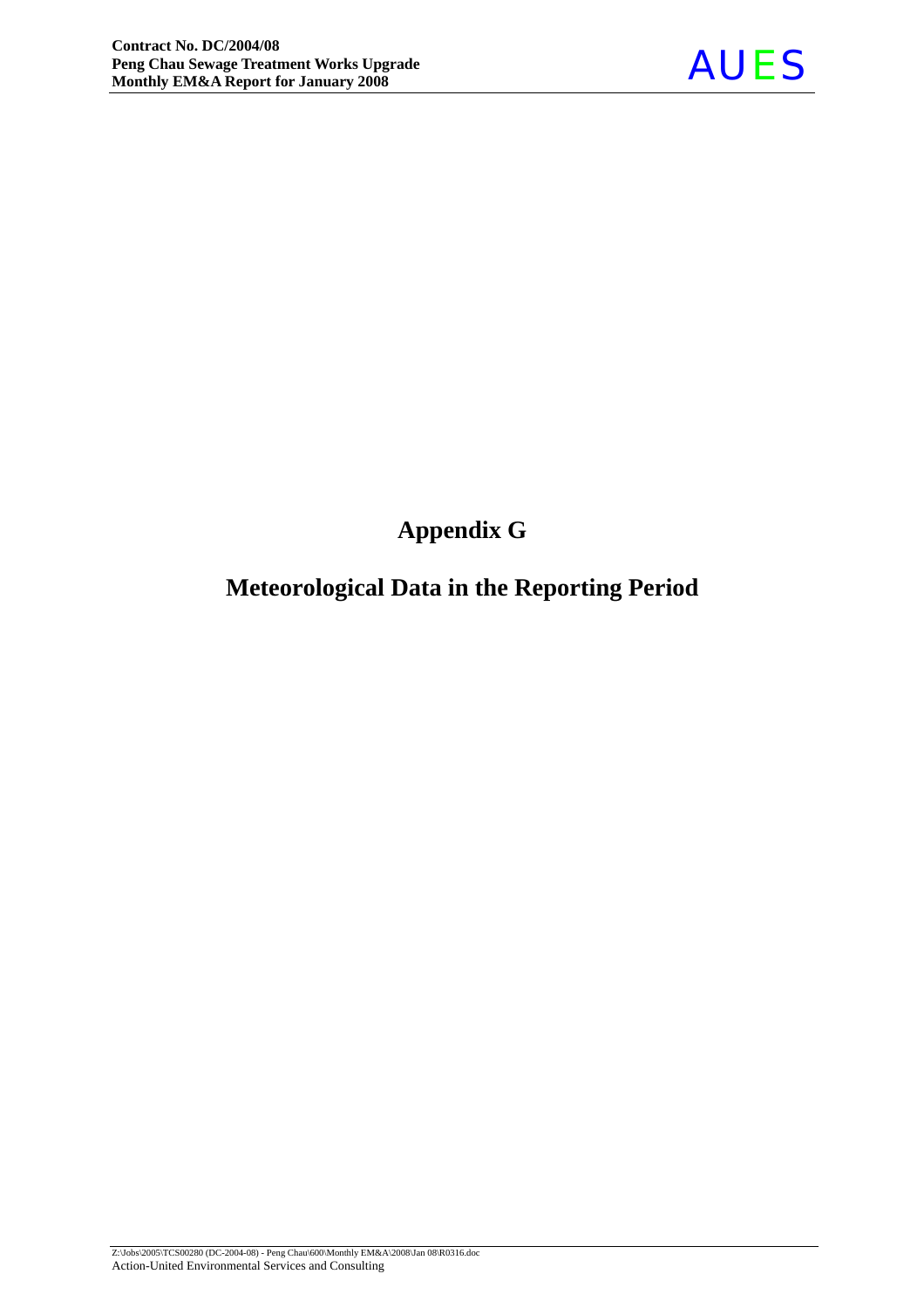

|                 |     |                                            | <b>Peng Chau Weather Station</b> |                                                            |                                |                                                          |                          |
|-----------------|-----|--------------------------------------------|----------------------------------|------------------------------------------------------------|--------------------------------|----------------------------------------------------------|--------------------------|
| <b>Date</b>     |     | Weather                                    | Total<br>(mm)                    | <b>Mean Air</b><br>Rainfall Temperature<br>$({}^{\circ}C)$ | Wind<br><b>Speed</b><br>(km/h) | <b>Mean</b><br><b>Relative</b><br><b>Humidity</b><br>(%) | Wind<br><b>Direction</b> |
| 26-Dec-07       | Wed |                                            |                                  | Holiday                                                    |                                |                                                          |                          |
| 27-Dec-07       | Thu | fine/haze/moderate                         | $\overline{0}$                   | 18.9                                                       | 18                             | 72.5                                                     | E                        |
| 28-Dec-07       | Fri | fine/moderate/cloudy/cool                  | $\overline{0}$                   | 20.4                                                       | 11.5                           | 71.7                                                     | $\rm E/NE$               |
| 29-Dec-07       | Sat | cloudy/dry/sunny intervals/moderate/fresh  | $\overline{0}$                   | 18.4                                                       | 14.2                           | 74                                                       | N/NE                     |
| 30-Dec-07       | Sun | fine/very dry/cold/fresh                   | $\overline{0}$                   | 16.3                                                       | 20.7                           | 41                                                       | N/NE                     |
| 31-Dec-07       | Mon | fine/very dry/cold/fresh                   | $\theta$                         | 15                                                         | 23.5                           | 40                                                       | N/NE                     |
| $1-Jan-08$      | Tue |                                            |                                  |                                                            |                                | Holiday                                                  |                          |
| $2-Jan-08$      | Wed | cool/very dry/moderate                     | $\overline{0}$                   | 13.5                                                       | 10                             | 48                                                       | W/NW                     |
| $3-Jan-08$      | Thu | fine/very dry/moderate                     | $\theta$                         | 15.1                                                       | 10                             | 56                                                       | N/NW                     |
| $4-Jan-08$      | Fri | fine/dry/haze/moderate/fresh               | $\theta$                         | 16.5                                                       | 12.7                           | 57.2                                                     | E/NE                     |
| $5-Ian-08$      | Sat | fine/dry/haze/moderate                     | $\overline{0}$                   | 17.3                                                       | 13.5                           | 64.5                                                     | N/NW                     |
| $6$ -Jan $-08$  | Sun | fine/cool/very dry/moderate                | $\boldsymbol{0}$                 | 19.3                                                       | 10                             | 48                                                       | S/SW                     |
| $7-Jan-08$      | Mon | fine/cool/very dry/moderate                | $\overline{0}$                   | 20.2                                                       | 10                             | 56                                                       | N/NW                     |
| 8-Jan-08        | Tue | cloudy/haze/sunny intervals/rain/moderate  | Trace                            | 21.1                                                       | 12.7                           | 69.2                                                     | E/NE                     |
| $9-Jan-08$      | Wed | sunny periods/haze/cloudy/moderate         | $\overline{0}$                   | 21.3                                                       | 13                             | 73.5                                                     | E/NE                     |
| $10$ -Jan-08    | Thu | cloudy/rain/moderate/fresh                 | Trace                            | 20.9                                                       | 20                             | 76                                                       | E/NE                     |
| $11-Jan-08$     | Fri | fog/sunny intervals/moderate               | Trace                            | 21.9                                                       | 13.5                           | 89                                                       | E/NE                     |
| $12-Jan-08$     | Sat | fine/cloudy/foggy/moderate                 | $\boldsymbol{0}$                 | 22.6                                                       | 8.2                            | 84.5                                                     | S/SE                     |
| $13$ -Jan-08    | Sun | cloudy/rain/cool/dry/moderate/fresh        | Trace                            | 18.1                                                       | 15                             | 67                                                       | E/NE                     |
| $14$ -Jan-08    | Mon | cloudy/rain/cool/dry/moderate/fresh        | Trace                            | 15.1                                                       | 27.5                           | 66.5                                                     | N/NW                     |
| $15$ -Jan-08    | Tue | cloudy/rain/moderate/cold/fresh            | 0.7                              | 14.3                                                       | 18                             | 69.2                                                     | $\text{N}/\text{NW}$     |
| $16$ -Jan-08    | Wed | cloudy/rain/moderate/cold/fresh            | Trace                            | 14.3                                                       | 29                             | 61.5                                                     | N/NW                     |
| $17-Jan-08$     | Thu | cloudy/cold/rain/moderate/fresh            | Trace                            | 12.1                                                       | 23                             | 61                                                       | N/NW                     |
| $18$ -Jan-08    | Fri | cloudy/sunny intervals/cool/moderate/fresh | Trace                            | 14                                                         | 16.5                           | 75                                                       | N/NW                     |
| $19-Jan-08$     | Sat | cloudy/fresh                               | Trace                            | 16.5                                                       | 28                             | 77.5                                                     | E/NE                     |
| $20$ -Jan- $08$ | Sun | fine/hazy/cloudy/moderate                  | Trace                            | 19                                                         | 11.5                           | 78                                                       | S/SE                     |
| $21$ -Jan-08    | Mon | fine/hazy/cloudy/moderate                  | Trace                            | 21.9                                                       | 26.2                           | 76                                                       | <b>NW</b>                |
| $22-Ian-08$     | Tue | cloudy/haze/moderate                       | Trace                            | 18.1                                                       | 14.2                           | 71                                                       | W/NW                     |
| $23$ -Jan-08    | Wed | cloudy/dry/haze/moderate                   | Trace                            | 17.5                                                       | 23                             | 68.5                                                     | W/NW                     |
| $24-Jan-08$     | Thu | cloudy/overcast/rain/cool/moderate         | 0.5                              | 13.9                                                       | 15                             | 70                                                       | N/NW                     |
| $25$ -Jan-08    | Fri | cloudy/rain/cold/moderate                  | 19.2                             | 12                                                         | 15.5                           | 93                                                       | N/NW                     |

## **Meteorological Data Extracted from HKO in the Reporting Period**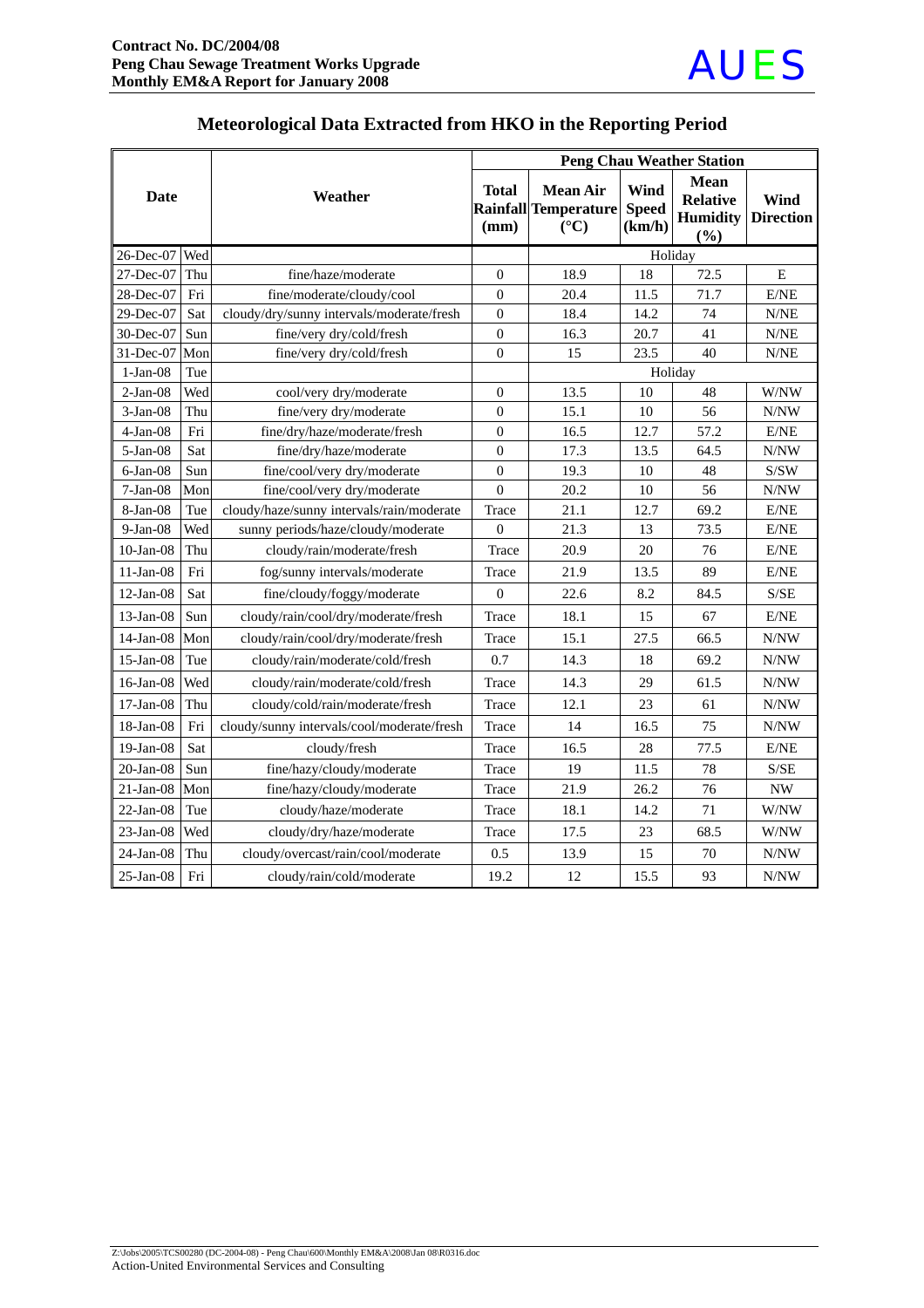

# **Appendix H**

# **Three-Month Rolling Program**